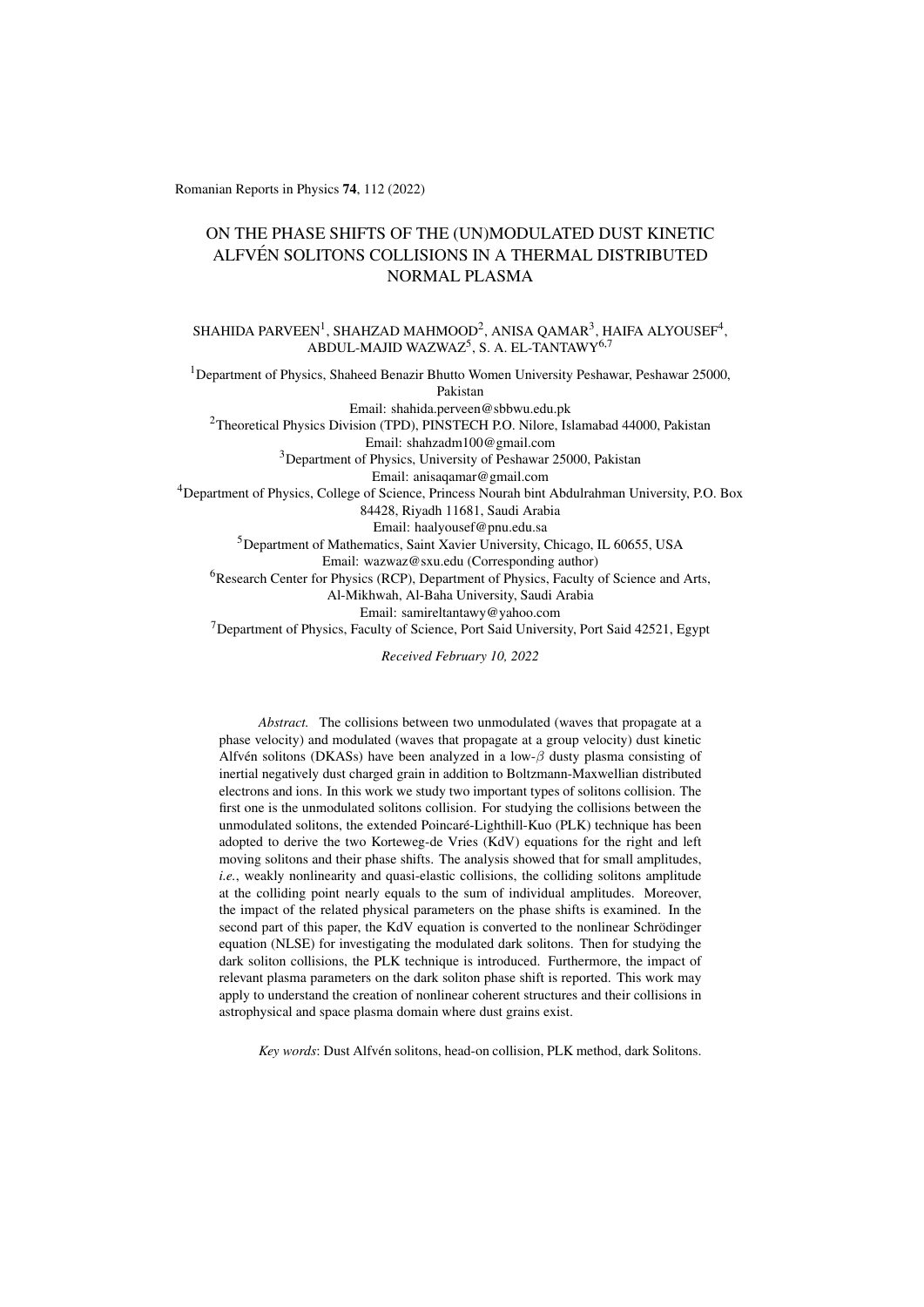#### 1. INTRODUCTION

It is known that the propagation direction of kinetic Alfvén waves (KAWs) is almost perpendicular to the ambient magnetic field. The dispersive KAWs play an essential role in explaining electromagnetic fluctuations, particle accelerations, and nonlinear waves existing in astrophysical, space, and laboratory plasmas [\[1\]](#page-17-0). The dispersion effects in KAWs come *via* two different effects: (i) the first when the ion gyroradius is equal in the perpendicular wavelength (*i.e.*,  $k_{\perp} \simeq \rho_i$ ) in hot electron plasma and in this case is known as KAW and (ii) the second when the electron inertial length is comparable to the perpendicular wavelength (*i.e.*,  $k_\perp \simeq \lambda_i$ ) in the cold electron plasma which is called the shear Alfvén wave [\[2\]](#page-17-1). Hasegawa and Mima had examined analytically the KAWs in a low  $\beta$  plasma such as  $(m_e/m_i << \beta <<$ 1) in collisionless electron-ion plasmas, where  $\beta = (4\pi n_{i0}T_e)/B_0^2 \equiv c_s^2/v_A^2$ . Here, the parameters  $m_e(m_i)$  represents the electron (ion) mass,  $T_e$ ,  $n_{i0}$ , and  $B_0$  are the electron temperature, unperturbed ion density, and the external magnetic field, while the acoustic speed and Alfvén speed are, respectively, defined as  $c_s = (T_e/m_i)^{1/2}$ and  $v_A = (B_0^2/(4\pi n_{i0}m_i))^{1/2}$ .

The data from the Freja and FAST satellites shows that the auroral low-frequency turbulence is prevailed by intense electromagnetic bursts, density cavities in the earth's ionosphere's auroral region that may be like KAW solitary structures [\[3–](#page-17-2)[5\]](#page-17-3). They are known as the unmodulated solitons (waves propagate with phase velocity) that are created as a result of the balance between dispersion and nonlinearity effects. They maintain their structure after collisions with another solitons of the same kind and are only deviated from their trajectories, *i.e.*, phase shifts occur [\[6\]](#page-17-4). These waves can be described using a huge amount of partial differential equations (PDEs) that can describe these types of waves such as the Korteweg–de Vries (KdV) equation, the modified KdV equation, Gardner equation, higher-order KdV equations, the Kadomtsev–Petviashvili (KP) equation and its higher-order, the Zakharov-Kuznetsov equation and its higher-order, etc. [\[7](#page-17-5)[–9\]](#page-17-6). The above mentioned equations can be obtained by reducing the basic equations of different plasma models using the reductive perturbation method (RPM)  $[10-15]$  $[10-15]$ . The extended Poincaré-Lighthill-Kuo (PLK) technique is adopted, for studying the head-on collision between solitons [\[10](#page-18-0)[–16\]](#page-18-2). One of the basic functions of this method is to reduce the basic set of fluid equations of the plasma model to the two evolution equations with the two phase shifts due to the waves collision [\[17](#page-18-3)[–23\]](#page-18-4). It should be noted here that the extended PLK method is only valid for small amplitudes of the colliding waves [\[24\]](#page-18-5). There are two types of unmodulated solitons collisions, *i.e.*, (i) interaction of solitons propagating in the same direction that is called overtaking collision and in this case the velocities of solitons must be different in order to achieve collision [\[25\]](#page-18-6) and (ii) interaction of oppositely travelling solitons known as head-on collision (HOC) [\[26\]](#page-18-7). In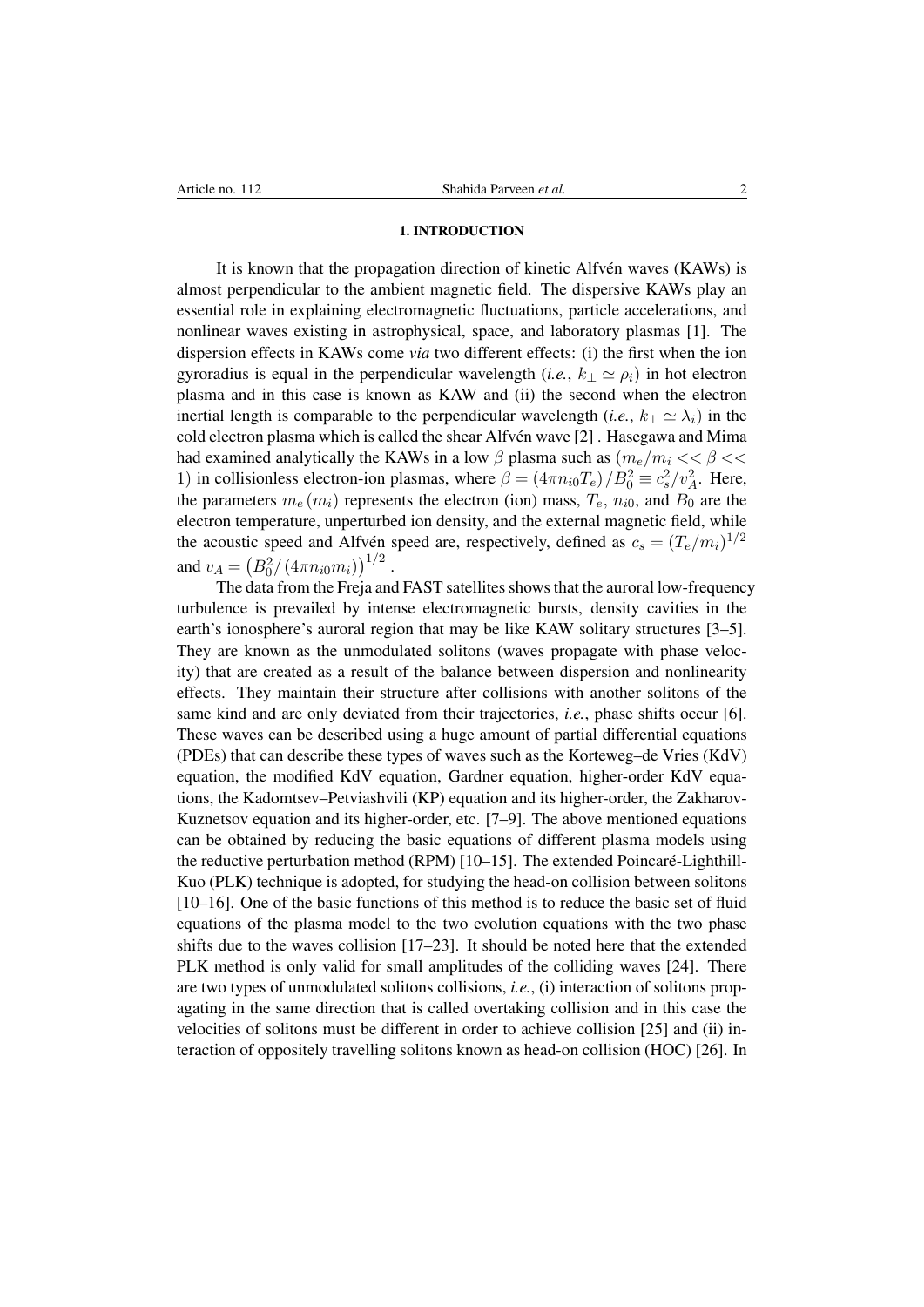this regard, a tremendous number of papers have been published about the study of the unmodulated solitons collisions in different plasma models. To name a few examples, the dust-acoustic solitons (DASs) collisions in a strongly coupled complex plasma has been investigated experimentally [\[27\]](#page-18-8). The authors found great agreement between the theoretical results and laboratory observations that validated the theoretical results. The HOC between dust-acoustic multi-solitons (DAMSs) in a complex plasma consisting of inertial dust particles and inertialess Maxwellian electron, and two various types of non-Maxwellian positive ions (nonextensivelly for cold ion and nonthermality for hot ion) is examined using the extended PLK [\[28\]](#page-18-9). The impact of polarization force on the profiles of the colliding DAMSs in a complex plasma having non-Maxwellian ion has been studied [\[29\]](#page-18-10). Moreover, in a complex plasma composed of dust fluid and superthermal species (electron, ion, and positron), the HOC among two DASs and the rogue waves (RWs) propagation in the framework of KdV equations has been investigated [\[30\]](#page-18-11).

Many types of localized wave structures that form and are stable in a series of physical settings have been studied during recent years; see, for example, two extensive review papers [\[31,](#page-18-12) [32\]](#page-18-13). Over the past years, the interesting collision scenarios and interaction between such localized wavefronts in both conservative and dissipative systems have been studied in many physical contexts; see, for example, Refs. [\[33](#page-18-14)[–41\]](#page-18-15).

In a magnetized plasma, the interaction between two oppositely magnetoacoustic solitons is reported in a collisionless magneto plasma consisting of inertial cold ion and warm electron [\[42\]](#page-18-16). Moreover, the interaction between two kinetic Alfvén (KA) unmodulated solitons in electron-ion plasma with kappa distributed electrons has been reported [\[43\]](#page-18-17). There is another type of solitons that can propagate in the nonlinear and dispersive medium such as ocean, optical fibres, and plasma physics, which is called modulated envelope soliton. This type of waves stems from balancing the nonlinearity (self-steepening) and group dispersion [\[44,](#page-18-18) [45\]](#page-18-19). Here, the dynamics of the modulated envelope solitons are governed by the well known NLSE and its higher-order family. There are many mathematical methods that are used to obtain these PDEs (the NLSE and its family) from the fluid model and these methods come from manifold from a reductive perturbation technique (RPT) such as multiple scale [\[46\]](#page-18-20), the derivative expansion method [\[47–](#page-18-21)[49\]](#page-18-22), and the Krylov-Bogoliubov-Mitropolsky (KBM) method [\[50,](#page-18-23) [51\]](#page-19-0). It is known that the scenario of the modulated envelope waves propagation in a dispersive and nonlinear medium (such as plasmas) is subjected to the modulational instability (MI). So, depending on the study of MI, we can determine the types (bright-, dark-, gray-solitons, and breathers waves) and regions of modulated envelope wave propagation in different plasma media. It should be noted here that if the NLSE is obtained from the basic fluid equations of any plasma model, we finally get an equation with an arbitrary wavenumber. Under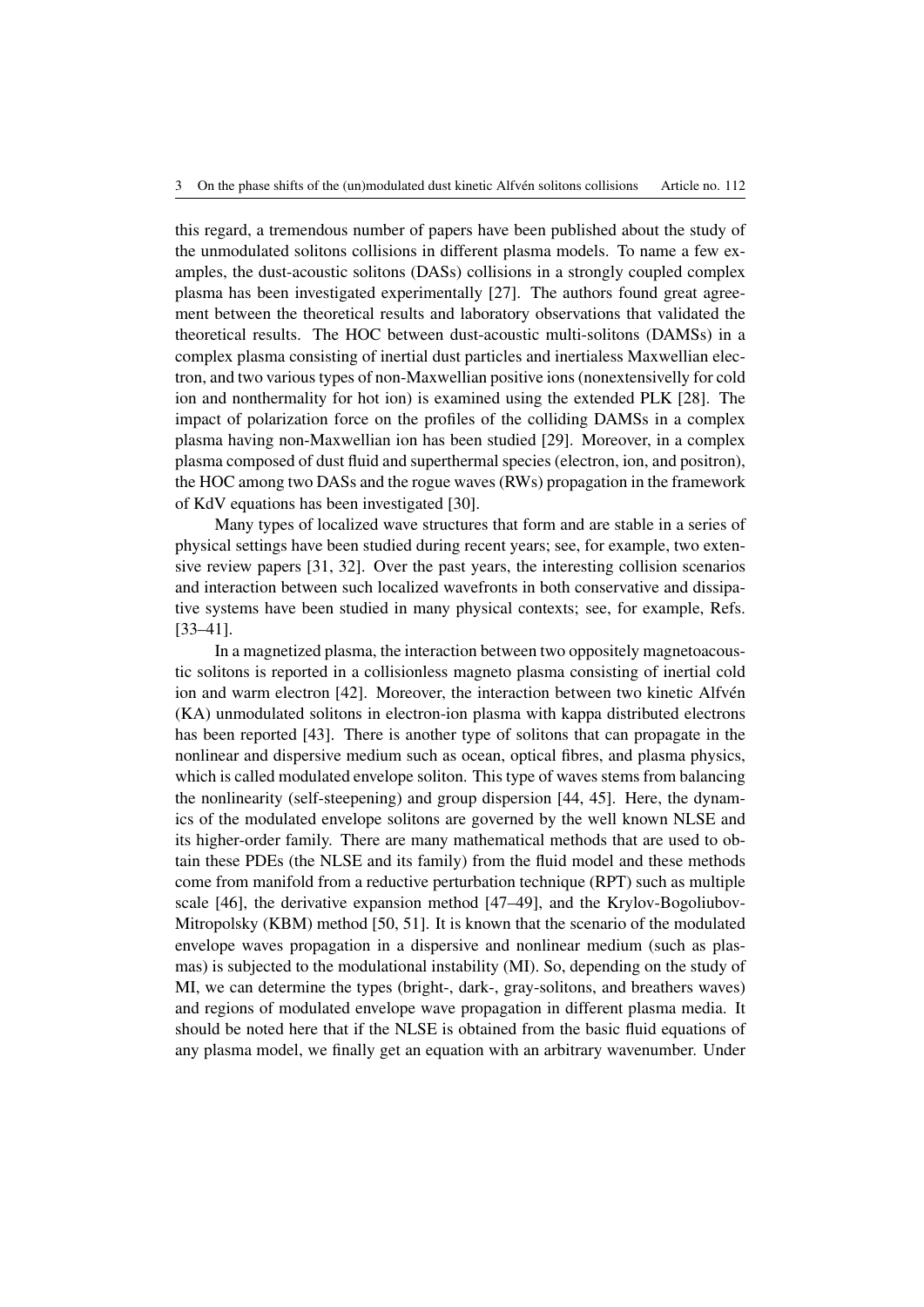this case, the modulated structures may be stable or unstable depending on relevant physical plasma parameters. On the contrary, if we derive the NLSE from the KdV equation, we finally obtain an equation with a small wavenumber and in this case only stable modulated wave (dark solitons) can propagate in the plasma model [\[52–](#page-19-1)[59\]](#page-19-2). However, the matter is different with regard to the mKdV equation and the EKdV equation, where the regions of stable and unstable wave package propagation depend on system parameters [\[52–](#page-19-1)[59\]](#page-19-2). In the last decade the collision of modulated solitons (dark solitons) attract much attention for their interesting properties [\[60\]](#page-19-3). Many authors have studied head-on (face-to-face) collision of dark solitons in many nonlinear media such as optical fibers [\[61,](#page-19-4) [62\]](#page-19-5), Bose-Einstein condensates (BECs) [\[63\]](#page-19-6), and in plasma scenarios [\[64\]](#page-19-7).

The occurrences of dust charge grains in the earth's mesosphere, interstellar clouds, cometary tails, ionosphere, in the rings of Jupiter and Saturn makes it crucial to examine [\[65\]](#page-19-8). In the laboratory, the existence of dusty (complex) plasma is obvious through some mechanisms and detail is found in Refs. [\[66,](#page-19-9) [67\]](#page-19-10). The existence of charged dust grains in any plasma model modifies both the KAWs dispersion relation and the wave modes that can exist and propagate in the plasma model *e.g.*, dust kinetic Alfvén waves (DKAWs) [\[68\]](#page-19-11). For instance, Mahmood *et al.* [\[69\]](#page-19-12) analyzed the dust kinetic shear Alfvén wave (DKSAWs) in a complex plasma having thermal electron and ion. They found that both density positive polarity (hump) and negative polarity (dip) solitons travelling at either sub-Alfvénic or super-Alfvénic velocities coexist. Yinhua *et al.* [\[70\]](#page-19-13) investigated the (non)linear characteristics of dust kinetic Alfven waves (DKAWs) in a cold dusty plasma with Maxwellian electron and ion. ´ They found that the amplitudes of such dust kinetic Alfven solitons (DKASs) are significantly modified by the dust density variation. Mirza *et al.* [\[71\]](#page-19-14) studied the nonlinear characteristic of DKASs in two-components plasmas and they observed that both compressive (positive) and rarefactive (negative) DKASs can exist at sub-Alfvénic speed, while at super-Alfvénic speed only positive DKASs can propagate. Mahmood and Saleem [\[72\]](#page-19-15) examined the characteristic of both dust-acoustic waves (DAWs) and DKAWs in both a complex plasma consisting only from inertial dust and inertial positive ion and in another complex plasma model composed of inertial dust and inertialess ion and electron. The authors discussed the effect of plasma  $\beta$ on the soliton profile in the two cases and observed that the plasma  $\beta$  has an effective effect on both DAWs and DKAWs. Bains *et al.* [\[73\]](#page-19-16) have reported the kinetic Alfvén solitary waves (KASWs) and kinetic Alfvén rogue waves (KARWs) in a superthermal normal low beta plasma. Saini *et al.* [\[74\]](#page-19-17) examined the characteristic of DKASs in low  $\beta$  plasma. They numerically analyzed the influence of the dust concentration, obliqueness, superthermal index  $\kappa$ , and plasma  $\beta$  on the amplitude and width of the solitons. Adnan *et al.* [\[75\]](#page-19-18) have reported the existence of the sub-Alfvenic compressive solitons in e-p-i plasma. They studied the effects of the plasma ´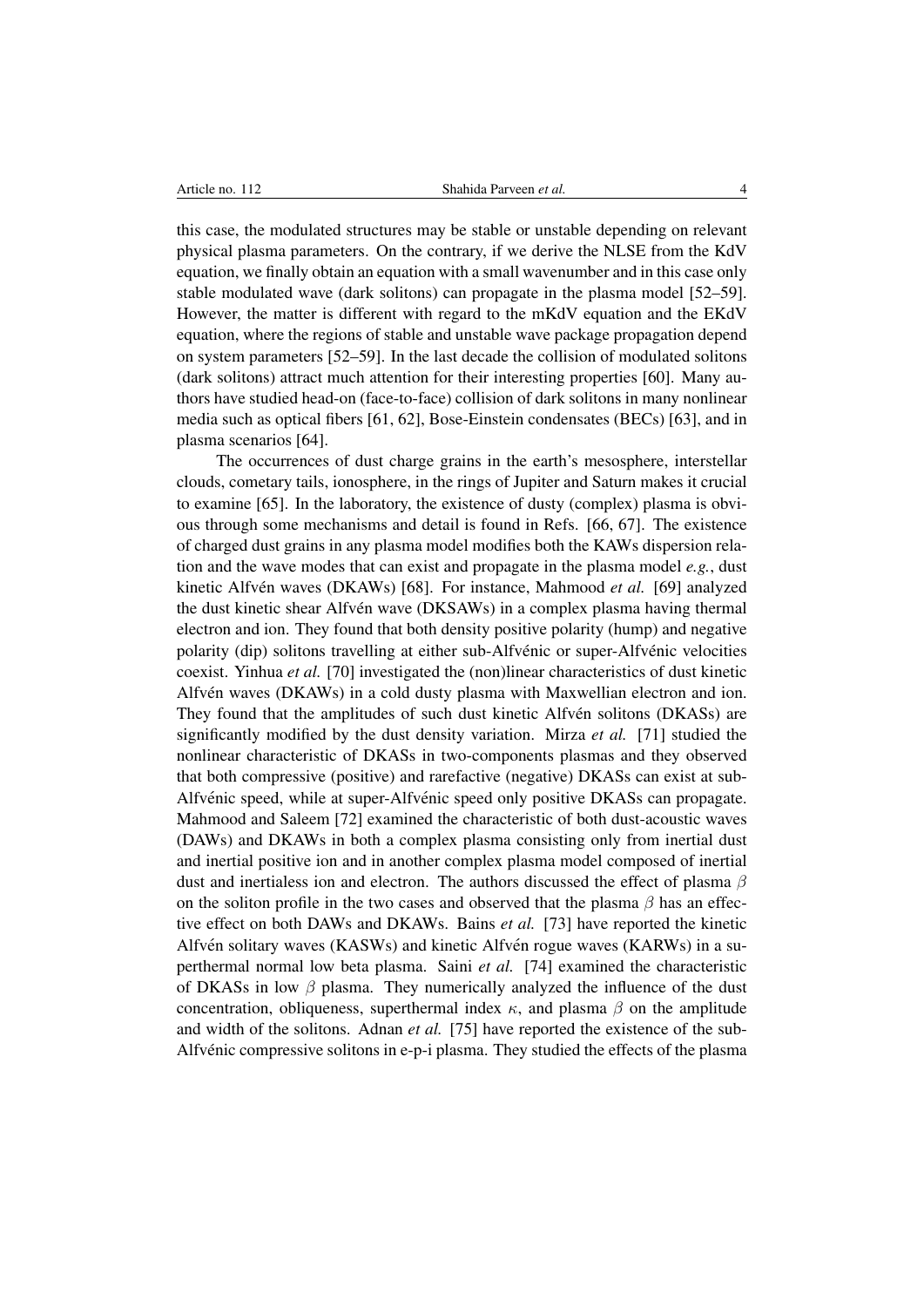$\beta$ , superthermality of electrons and positrons on the shape and size of KA compressive solitons. Ahmed and Sah [\[76\]](#page-19-19) considered nonextensive electrons, nonextensive positrons, and ions. They studied the impact of different parameters on the properties of solitary KAWs.

Under the assumption of low frequency on the timescale of the dust grains, the dust kinetic Alfvén waves (DKAWs) can be generated if both dust grains *via* their polarization drift interact with the transverse perturbation magnetic field. On the other hand, the light particles such as electrons and ions are treated as inertialess particles obeying the Maxwellian distribution. Moreover, the pressures of these light particles that can act on the fluid dust grains through the self-consistent electrostatic field cause gyromotion [\[77\]](#page-19-20). In the dusty plasma having inertialess electrons and ions, the dust-acoustic speed and dust-Alfvén speed are, respectively,  $v_{sd} = (T_{eff}/m_d)^{1/2}$  and  $v_{Ad} = (B_0^2/(4\pi n_{d0}m_d))^{1/2}$ , where  $T_{eff} = (Z_d^2 n_{d0} T_i T_e)/(n_{i0} T_e + n_{e0} T_i)$  gives the effective temperature. In the present manuscript we assume that  $v_{sd} \ll v_{Ad}$  and  $\beta_d = \frac{4\pi n_{d0}T_{eff}}{B_s^2}$  $\frac{d0 \cdot e_{eff}}{B_0^2} << 1$ , *i.e.*,  $m_i/m_d << \beta_d << 1/Z_d$ . Here,  $Z_d$  represents the amount of charge resides on the surface of the dust particle.

To the best of our knowledge, the face-to-face (head-on) collisions between two unmodulated and modulated dust kinetic Alfvén solitons (DKASs) have not been examined till now in a complex magnetoplasma. Thus, in this manuscript, we will investigate two issues. The first one is studying the unmodulated soliton collisions by reducing the fluid equations of the model using PLK method to two counterpart KdV equations with their phase shifts. The second issue is to investigate the modulated envelope dark soliton collisions. In the later case, the KdV equation will convert to the NLSE at small wavenumber using derivative expansion method. After that the PLK technique is introduced for investigating the envelope dark soliton collisions.

This paper is organized as follows. The physical model for DKAWs is presented and the linear dispersion relation is obtained in Sec. 2. In Sec. 3, the mechanism of the face-to-face collisions between the two counterpart propagating DKA solitons and their related phase shifts are analytically deduced using the extended PLK technique and collisions of unmodulated structures are investigated. The collisions between two modulated (envelope) dark solitons and their dynamics are analytically investigated in Sec. 4. Finally, in Sec. 5 the conclusions are presented.

## 2. MODEL EQUATIONS OF THE PHYSICAL PROBLEM

We consider that the three component plasma consists of negative dust charged grains, ions and electrons in a small but finite  $\beta_d$  collisionless magnetized homogeneous plasma. Under the low frequency condition such as  $\partial/\partial t \ll \Omega_d$  ( $\Omega_d =$  $Z_d e B_0/m_d c$ , dust cyclotron frequency) in xz plane, the dynamics of dust kinetic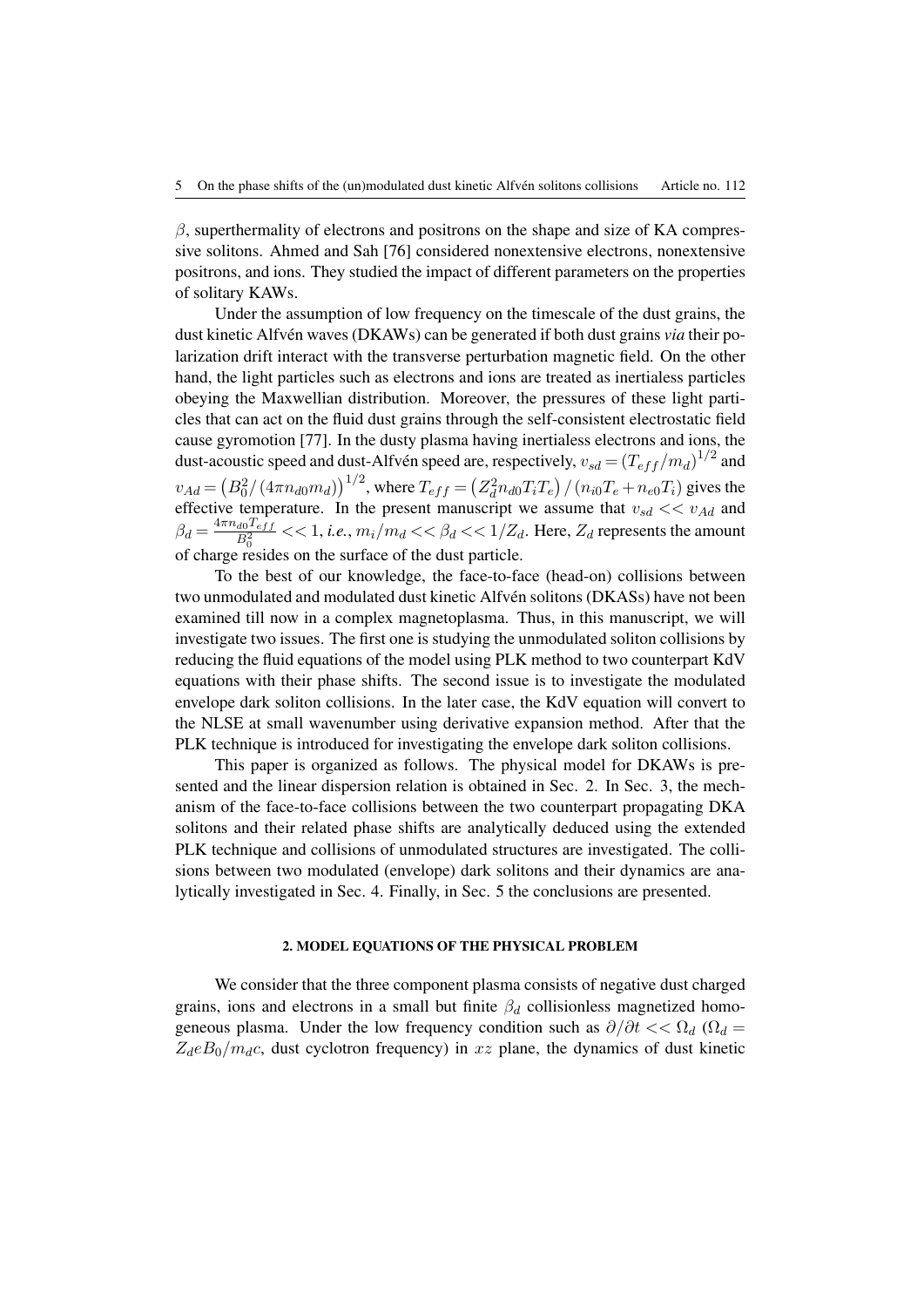Alfvén wave is described by the following continuity equation:

<span id="page-5-0"></span>
$$
\partial_t n_d + \partial_x (n_d v_{dx}) = 0. \tag{1}
$$

The electric field E can be expressed as the gradient of two scalar potentials  $\phi$  and  $\psi$ *i.e.*,  $E_x = -\partial \phi / \partial x$ ,  $E_z = -\partial \psi / \partial z$ ,  $E_y = 0$ , along x-axis the dust motion is governed by the polarization drift, *i.e.*,

$$
v_{dx} = \frac{Z_d e B_0}{m_d \Omega_d^2} \partial_{x,t}^2 \phi.
$$
 (2)

In the strongly magnetized dust plasma, the dust parallel velocity  $v_{dz}$  along the external magnetic field  $B_0$  has been ignored:

$$
\partial_x B_y = \frac{4\pi J_z}{c},\tag{3}
$$

where the parallel current density is  $J_z = e(n_i v_{iz} - n_e v_{ez})$ . The combination between Faraday's law and Ampere's law reads as

$$
\partial_{x^2,z^2}^4(\phi - \psi) = -\frac{4\pi Z_d e}{c} \partial_{t^2}^2 n_d. \tag{4}
$$

The Maxwell-Boltzmann density of electron and ion is written as

$$
n_e = n_{e0} \exp\left(\frac{e\psi}{T_e}\right),\tag{5}
$$

$$
n_i = n_{i0} \exp\left(\frac{-e\psi}{T_i}\right). \tag{6}
$$

The quasi-neutrality condition reads as

$$
n_e + Z_d n_d - n_i \simeq 0,\t\t(7)
$$

the current density continuity is given by

$$
\partial_z J_z = e \partial_t (n_e - n_i),\tag{8}
$$

<span id="page-5-1"></span>
$$
\partial_z J_z = -\partial_t (Z_d n_d e). \tag{9}
$$

By considering that all the perturbed physical parameters are proportional to  $\exp[i(k_x x - k_z z - \omega t)]$ , henceforth by solving the Eqs. [\(1\)](#page-5-0)-[\(9\)](#page-5-1) yields the following linear dispersion relation

<span id="page-5-2"></span>
$$
\omega^2 = k_z^2 v_{Ad}^2 (1 + \rho_d^2 k_x^2). \tag{10}
$$

Here  $\rho_d = c_{sd}/\omega_d$  is the dust gyroradius and  $k_x, k_z$ , and  $c_{ds}$  are the wavenumber vector along  $x$ ,  $z$  direction, and dust acoustic speed respectively. In Eq. [\(10\)](#page-5-2), dispersion arises due to the effect of dust gyroradius *i.e.*, the DKAWs propagate obliquely in the direction of an ambient magnetic field. Equation [\(10\)](#page-5-2) is identical as Eq. (14) of Yinhua *et al.* [\[77\]](#page-19-20). The normalized set of dynamical equations [\(1\)](#page-5-0)-[\(9\)](#page-5-1) can be introduced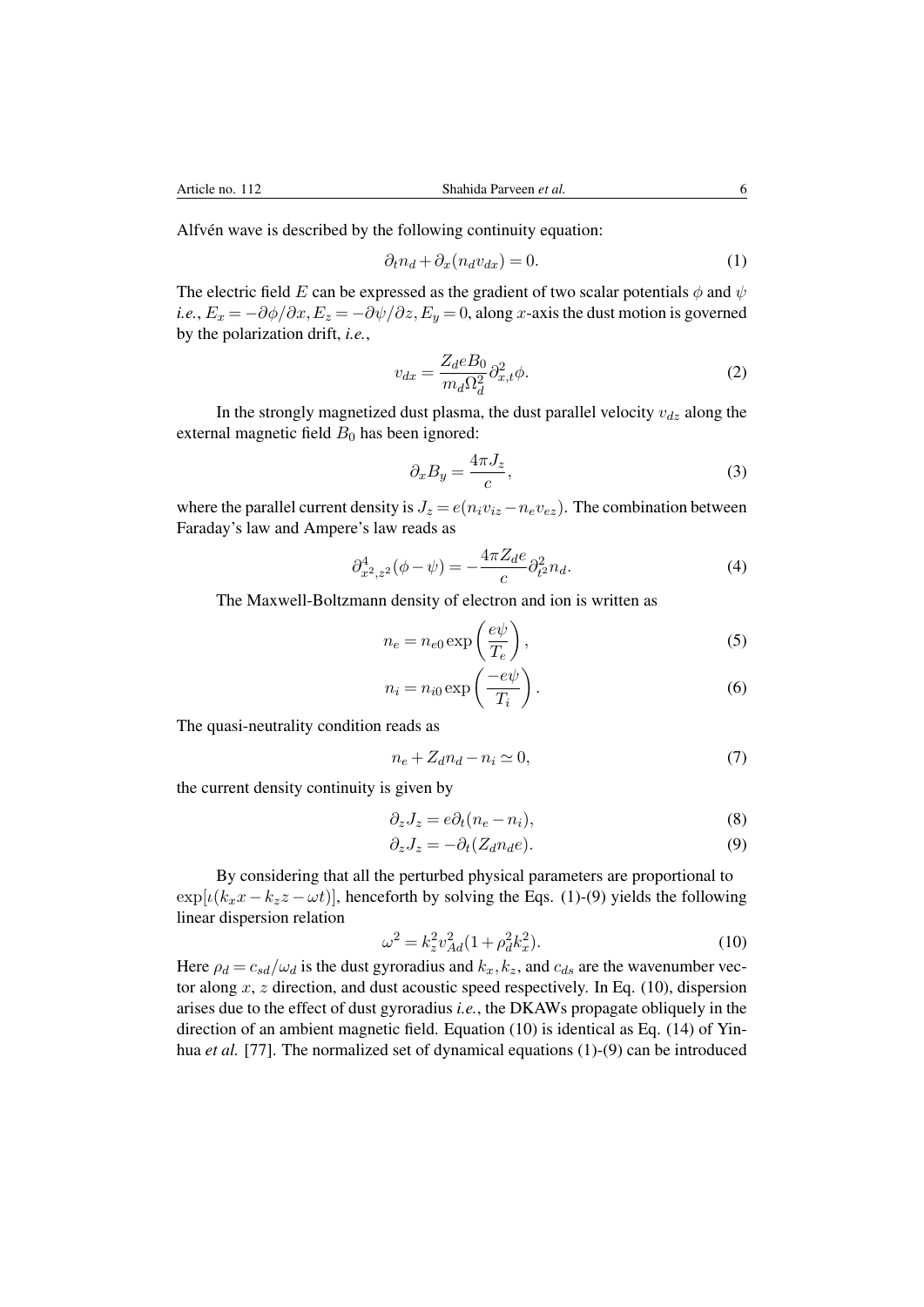in the following way

<span id="page-6-3"></span>
$$
\partial_x n_d + \partial_x (n_d v_{dx}) = 0,\t\t(11)
$$

<span id="page-6-0"></span>
$$
v_{dx} = \beta_d \partial_{x,t}^2 \Phi. \tag{12}
$$

The Ampere's and Faraday's laws can be combined in the following form

<span id="page-6-4"></span>
$$
\partial_{x^2,z^2}^4(\Phi - \Psi) = -\frac{1}{\beta_d} \partial_{t^2}^2 n_d.
$$
 (13)

The normalized electron and ion densities read as

<span id="page-6-1"></span>
$$
n_e = \exp\left(\frac{\sigma \Psi}{\alpha}\right),\tag{14}
$$

$$
n_i = \exp\left(\frac{-\Psi}{\alpha}\right). \tag{15}
$$

Finally, the normalized neutrality condition reads as

$$
n_d = (1 - \delta)n_i - \delta n_e. \tag{16}
$$

In Eqs. [\(12\)](#page-6-0)-[\(15\)](#page-6-1) we adopted the following normalization schemes as, the time and space, respectively, are scaled as  $t \to \Omega_d^{-1}$  $\frac{d}{dt}$ , and  $x(z) \rightarrow \frac{c}{\omega_{pd}}x(z)$ , the dust fluid velocity is normalized as  $v_{dx} \rightarrow v_{dx}v_{Ad}$ , and the electron and ion densities are scaled as  $n_j \rightarrow n_j/n_{j0}$  with  $j = d, e$ , and i, where  $n_{j0}$  gives the unperturbed number density, and the dust plasma frequency is defined as  $\omega_{pd} = (4\pi Z_d^2 n_d e^2/m_d)^{1/2}$ .

The electrostatic potentials are normalized as  $(\Phi, \Psi) \rightarrow e(\phi, \psi)T_{eff}/e$ , where  $\delta = n_{e0}/(Z_d n_{d0}), \sigma = T_i/T_e, \ \alpha = T_i/T_{eff}, \ 1 + \delta = n_{i0}/(Z_d n_{d0}),$  and  $n_e = n_i^{-\sigma}$ . The tilda signs on normalized variables have been removed for simplicity.

#### 3. COLLISIONS OF UNMODULATED STRUCTURES

For studying the dust kinetic Alfvén soliton collisions of small but finite amplitude in magnetized homogeneous collisionless plasma, we used the extended PLK method [\[22,](#page-18-24) [23\]](#page-18-4). Accordingly, the stretching of space and time coordinate is given as

<span id="page-6-2"></span>
$$
\zeta = \epsilon^{\frac{1}{2}}(l_x x + l_z z - \lambda t) + \epsilon \Theta_R(\zeta, \chi, \tau),
$$
  
\n
$$
\chi = \epsilon^{\frac{1}{2}}(l_x x + l_z z + \lambda t) + \epsilon \Theta_L(\zeta, \chi, \tau),
$$
  
\n
$$
\tau = \epsilon^{\frac{3}{2}}t.
$$
\n(17)

The variables  $\zeta(\chi)$  symbolizes the trajectory of the right (left) moving soliton. In system [\(17\)](#page-6-2)  $\Theta_R$  and  $\Theta_L$  are the unknown phase functions and  $\lambda$  is the phase velocity (scaled by dust Alfvén speed  $(v_{Ad})$ ), to be determined later by removing the secularities from the higher order perturbations. The symbols  $l_x$  and  $l_z$  represent the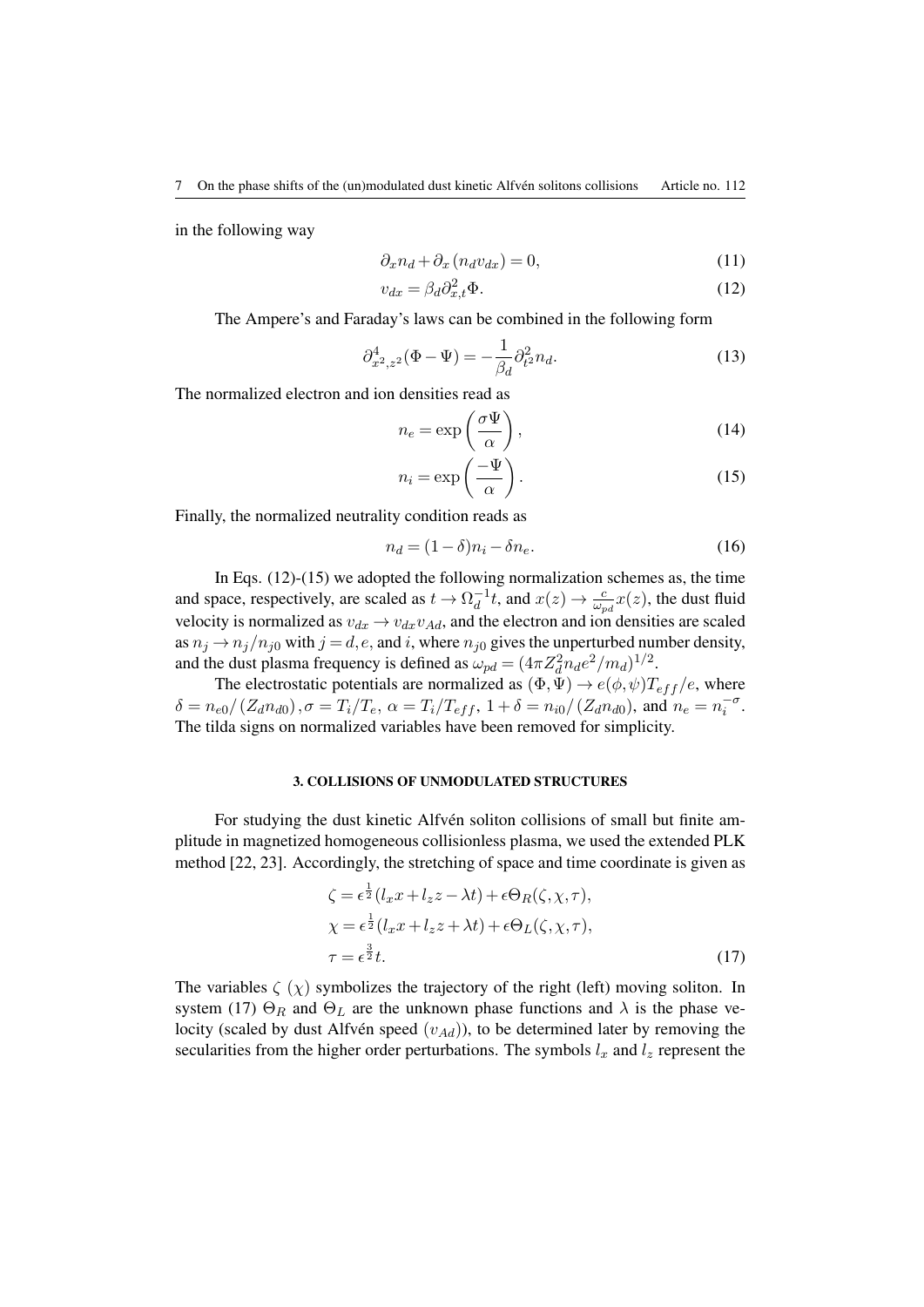direction cosine such that  $l_x^2 + l_z^2 = 1$ . The following operators for space and time are introduced

$$
\begin{aligned}\n\left(\hat{X}_1, \hat{Z}_1\right) &= (l_x, l_z) \left(\partial_{\zeta} + \partial_{\chi}\right), \\
\left(\hat{X}_2, \hat{Z}_2\right) &= \left(\hat{X}_1, \hat{Z}_1\right) \Theta_R \partial_{\zeta} + \left(\hat{X}_1, \hat{Z}_1\right) \Theta_L \partial_{\chi} \\
\hat{T}_1 &= \lambda \left(-\partial_{\zeta} + \partial_{\chi}\right), \& \hat{T}_2 = \hat{T}_1 \Theta_R \partial_{\zeta} + \hat{T}_1 \Theta_L \partial_{\chi}.\n\end{aligned}
$$
\n(18)

The two oppositely propagating DKA solitons (DKASs) are initially far away from one another, and after some time interval they are colliding and in the interaction region a new soliton is created and after collision, the running left soliton is moving towards the right and the right travelling soliton is moving toward the left with a slight change in the trajectories after the collision, which is called the phase shift. The dependent quantities are perturbed around their unperturbed values as

<span id="page-7-2"></span><span id="page-7-0"></span>
$$
n_d = 1 + \epsilon n_{d1} + \epsilon^2 n_{d2} + \dots,\tag{19}
$$

$$
v_{dx} = \epsilon v_{d1} + \epsilon^2 v_{d2} + \dots,\tag{20}
$$

$$
\Psi = \epsilon \Psi_1 + \epsilon^2 \Psi_2 + \dots,\tag{21}
$$

<span id="page-7-1"></span>
$$
\Phi = \Phi_1 + \epsilon \Phi_2 + \dots \tag{22}
$$

The strength of the nonlinearity and dispersion is given by a dimensionless parameter  $\epsilon$  *i.e.*,  $(0 < \epsilon < 1)$ . The quantities  $l_x$  and  $l_z$  give the cosines directional and they satisfy  $l_x^2 + l_z^2 = 1$ .

Now, by using Eqs.  $(19)-(22)$  $(19)-(22)$  $(19)-(22)$  with operators  $(18)$  in Eqs.  $(11)-(13)$  $(11)-(13)$  $(11)-(13)$ , and collecting lowest-order coefficients of  $\epsilon$ , *i.e.*, ( $\sim \epsilon^{3/2}$  and  $\epsilon$ ) we have

$$
T_1 n_{d1} + X_1 v_{dx1} = 0,\t\t(23)
$$

<span id="page-7-3"></span>
$$
v_{dx1} = \beta \widehat{X}_1 \widehat{T}_1 \Phi_1,\tag{24}
$$

$$
\widehat{X}_1^2 \widehat{Z}_1^2 = -\frac{1}{\beta_d} \widehat{T}_1^2 n_{d1},\tag{25}
$$

<span id="page-7-4"></span>
$$
n_{d1} = -\gamma \Psi_1. \tag{26}
$$

Here,  $\gamma = (1 + \delta + \delta \sigma)/\alpha$ . The solution of Eqs. [\(23\)](#page-7-3)-[\(26\)](#page-7-4), gives the following relation

<span id="page-7-5"></span>
$$
(l_z^2 - \lambda^2) \left(\partial_\zeta^2 \Psi - \partial_\chi^2 \Psi\right) + 2(l_z^2 + \lambda^2) \partial_{\zeta,\chi}^2 \Psi = 0. \tag{27}
$$

For the dust kinetic Alfvénic mode, *i.e.*,  $\lambda^2 = l_z^2$ , the relation [\(27\)](#page-7-5) reduces to

<span id="page-7-6"></span>
$$
4l_z^2 \partial_{\zeta,\chi}^2 \Psi = 0. \tag{28}
$$

Equation [\(28\)](#page-7-6) can be classified as hyperbolic equation whose solution is the sum of two variables or functions:

<span id="page-7-7"></span>
$$
\Psi_1 = \Psi_{1\zeta} + \Psi_{1\chi},\tag{29}
$$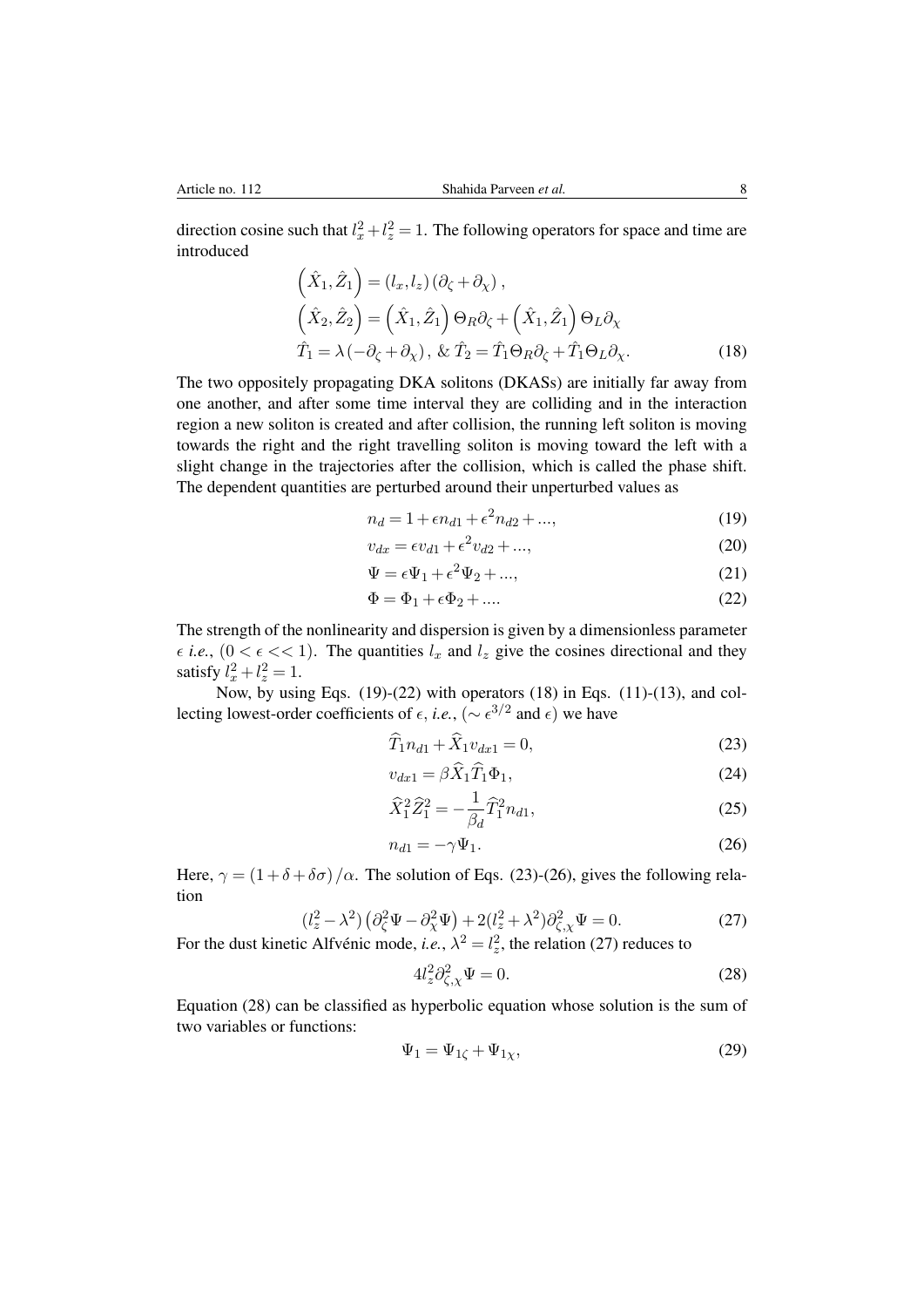where  $\Psi_{1\zeta} \equiv \Psi_1(\zeta, \tau)$  and  $\Psi_{1\chi} \equiv \Psi_1(\chi, \tau)$  and with the aid of Eq. [\(29\)](#page-7-7), the solution of Eqs.  $(23)-(26)$  $(23)-(26)$  $(23)-(26)$  yields

$$
n_{d1} = -\gamma \left(\Psi_{1\zeta} + \Psi_{1\chi}\right),\tag{30}
$$

$$
v_{dx} = -\gamma \frac{\lambda}{l_x} \left( \Psi_{1\zeta} - \Psi_{1\chi} \right),\tag{31}
$$

<span id="page-8-1"></span><span id="page-8-0"></span>
$$
\left(\partial_{\zeta^2}^2 + \partial_{\chi^2}^2\right)^2 \Phi = \frac{\gamma}{\beta_d l_x^2} \left(\Psi_{1\zeta} + \Psi_{1\chi}\right). \tag{32}
$$

Taking now the next higher-order terms of  $\epsilon$  ( $\sim \epsilon^{5/2}$  and  $\epsilon^2$ ), we get

$$
\widehat{T}_1 n_{d2} + \widehat{T}_2 n_{d1} + \partial_\tau n_{d1} + \widehat{X}_1 v_{dx2} + \widehat{X}_2 v_{dx1} + \widehat{X}_1 n_{d1} v_{dx1} = 0,\tag{33}
$$

$$
v_{dx2} = \beta_d \hat{X}_1 \hat{T}_1 \Phi_2 + \beta_d \hat{X}_1 \hat{T}_2 \Phi_1 + \beta_d \hat{X}_1 \partial_\tau \Phi_1 + \beta_d \hat{X}_2 \hat{T}_1 \Phi_1,\tag{34}
$$

$$
\widehat{X}_1^2 \widehat{Z}_1^2 (\Phi_2 - \Psi_1) = -\frac{1}{\beta_d} \left( \widehat{T}_1 n_{d2} + 2 \widehat{T}_1 \widehat{T}_2 n_{d1} + 2 \widehat{T}_1 \partial_\tau n_{d1} \right),\tag{35}
$$

$$
n_{d2} = -\gamma \Psi_2 + \mu \Psi_1^2,\tag{36}
$$

where  $\mu = (1 + \delta - \delta \sigma^2) / (2\alpha^2)$ . Eliminating the second-order parameters in Eqs. [\(33\)](#page-8-0)-[\(36\)](#page-8-1), we have

$$
-4\gamma\lambda^{2}\widehat{T}_{1}\partial_{\zeta,\chi}^{2}\Psi_{2} = \widehat{Z}_{1}^{2}\widehat{T}_{2}n_{d1} - \widehat{Z}_{1}^{2}\partial_{\tau}n_{d1} - \widehat{Z}_{1}^{2}\widehat{X}_{1}n_{d1}v_{dx1} - \widehat{Z}_{1}^{2}\widehat{X}_{2}v_{dx1} - \beta_{d}\widehat{Z}_{1}^{2}\widehat{X}_{1}^{2}\widehat{T}_{1}\Phi_{1} - \beta_{d}\widehat{Z}_{1}^{2}\widehat{X}_{1}\partial_{\tau}\Phi_{1} + \beta_{d}\widehat{Z}_{1}^{2}\widehat{X}_{2}\widehat{T}_{1}\Phi_{1} - \widehat{T}_{1}\left(\widehat{Z}_{1}^{2} - \widehat{T}_{1}^{2}\right)\mu\Psi_{1}^{2} - \beta_{d}\widehat{T}_{1}\widehat{X}_{1}^{2}\widehat{Z}_{1}^{2}\Psi_{1} + 2\widehat{T}_{1}\widehat{T}_{2}n_{d1} + 2\widehat{T}_{1}\partial_{\tau}n_{d1}.
$$
\n(37)

With the help of the first-order solutions, one can simplify Eqs. [\(37\)](#page-8-2) as follows

<span id="page-8-2"></span>
$$
-\partial_{\zeta,\chi}^{2} \Psi_{2} = \frac{1}{2\lambda} \partial_{\zeta} \left( \partial_{\tau} \Psi_{1\zeta} + A \Psi_{1\zeta} \partial_{\zeta} \Psi_{1\zeta} + B \partial_{\zeta}^{3} \Psi_{1\zeta} \right) -\frac{1}{2\lambda} \partial_{\chi} \left( \partial_{\tau} \Psi_{1\chi} - A \Psi_{1\chi} \partial_{\chi} \Psi_{1\chi} - B \partial_{\chi}^{3} \Psi_{1\chi} \right) +\frac{1}{4} \left( \partial_{\chi} \Theta_{R} + C \Psi_{1\chi} \right) \partial_{\zeta}^{2} \Psi_{1\zeta} - \frac{1}{4} \left( \partial_{\zeta} \Theta_{L} + C \Psi_{1\zeta} \right) \partial_{\chi}^{2} \Psi_{1\chi}.
$$
 (38)

The first two terms on the RHS of Eq. [\(38\)](#page-8-3) will give the secular terms at this order and at the next higher-order, the third and fourth terms will generate secularities, hence these secularities should be eliminating. Thus, one finally obtains

$$
\partial_{\tau} \Psi_{1\zeta} + A\Psi_{1\zeta} \partial_{\zeta} \Psi_{1\zeta} + B \partial_{\zeta}^3 \Psi_{1\zeta} = 0, \tag{39}
$$

$$
\partial_{\tau} \Psi_{1\chi} - A \Psi_{1\chi} \partial_{\chi} \Psi_{1\chi} - B \partial_{\chi}^{3} \Psi_{1\chi} = 0. \tag{40}
$$

and

<span id="page-8-7"></span><span id="page-8-6"></span><span id="page-8-5"></span><span id="page-8-4"></span><span id="page-8-3"></span>
$$
\partial_{\chi}\Theta_L - C\Psi_{1\chi} = 0,\tag{41}
$$

$$
\partial_{\zeta} \Theta_R - C \Psi_{1\zeta} = 0. \tag{42}
$$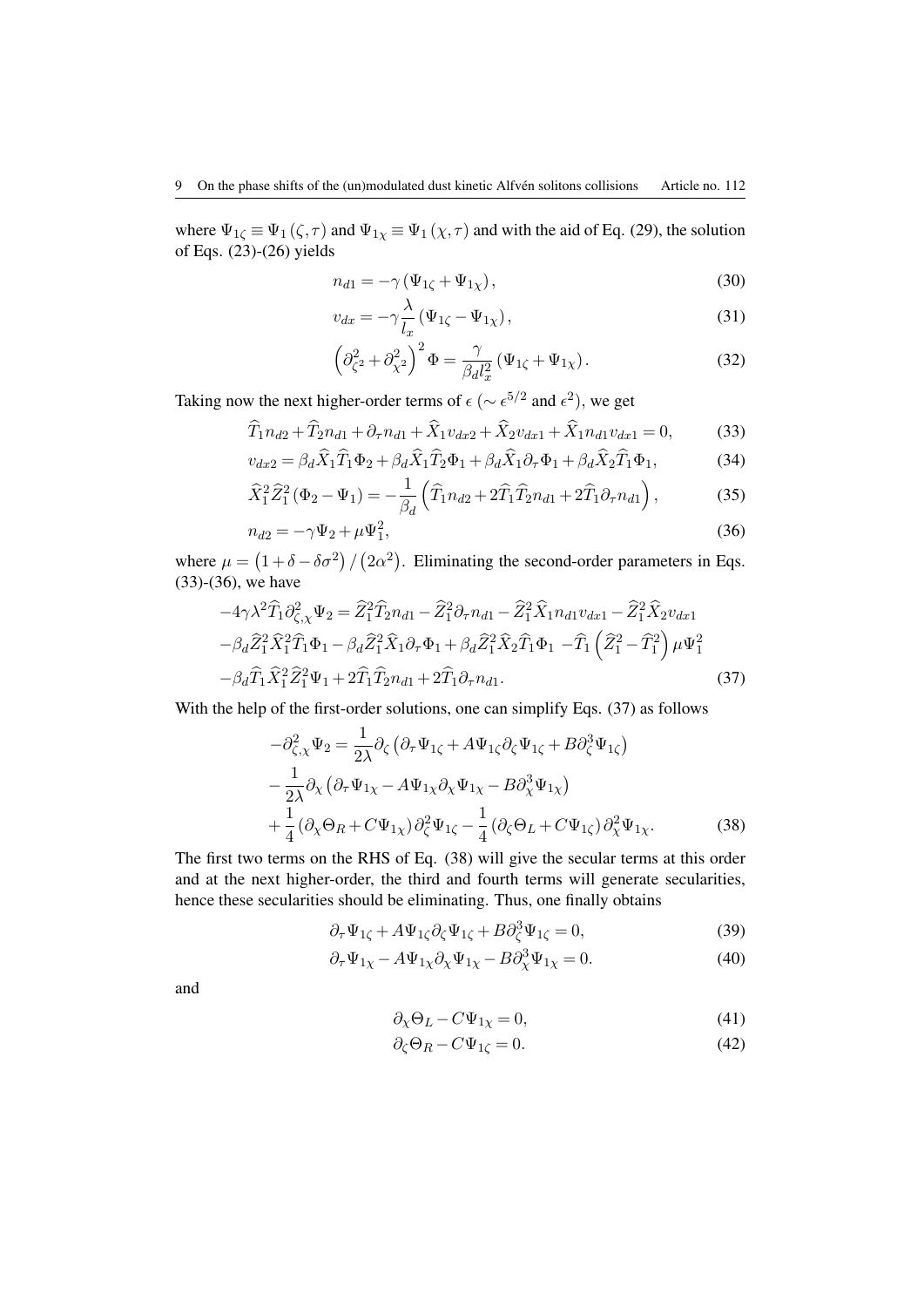Here,  $A = l_z(1 + \delta + \delta \alpha)$ ,  $B = (-\beta_d l_x^2 l_z/\gamma)$ , and  $C = 2\gamma$ . Equations [\(39\)](#page-8-4) and [\(40\)](#page-8-5) represent the KdV equations of the right and left going solitons, respectively, whose solutions are given as

$$
\Psi_{1\zeta} = \Psi_R \sech^2 \sqrt{\left(\frac{u_R}{4B}\right)} (\zeta - u_R \tau), \tag{43}
$$

$$
\Psi_{1\chi} = \Psi_L \operatorname{sech}^2 \sqrt{\left(\frac{v_L}{4B}\right)} \left(\chi - v_L \tau\right),\tag{44}
$$

where  $\Psi_R = (3u_R/A)$  and  $\Psi_L = (3v_L/A)$  are the amplitude of the right  $(R)$  and left (L) going solitons, respectively, and  $W_R = \sqrt{4B/u_R}$  and  $W_L = \sqrt{4B/v_L}$  give the width of right  $(R)$  and left  $(L)$  going solitons, respectively. While u and v are, respectively, the initial velocities of  $R$  and  $L$ . Note that due to the balance and interaction between the nonlinearity and the dispersion, the unmodulated soliton structure can be created. It should be noted something important here: as  $A \propto l_z$  and  $B \propto l_x^2 l_z$ ; so at  $\theta = 0^{\circ}$ ,  $A \neq 0$  but  $B = 0$  and at  $\theta = 90^{\circ}$  both coefficients vanish. Thus, we consider the value of an angle  $\theta$  as  $0^{\circ} < \theta < 90^{\circ}$ . The solution of Eqs. [\(41\)](#page-8-6) and [\(42\)](#page-8-7) yield as

<span id="page-9-0"></span>
$$
\Theta_L = \frac{AC}{6\sqrt{Bv_L}} \left[ \tanh\sqrt{\left(\frac{v_L}{4B}\right)} \left(\chi + v_L \tau\right) + 1 \right],\tag{45}
$$

and

<span id="page-9-1"></span>
$$
\Theta_R = \frac{AC}{6\sqrt{Bu_R}} \left[ \tanh\sqrt{\left(\frac{u_R}{4B}\right)} \left(\zeta - u_R \tau\right) - 1 \right]. \tag{46}
$$

Substituting Eqs. [\(45\)](#page-9-0) and [\(46\)](#page-9-1) in Eq. [\(17\)](#page-6-2), the trajectories of DKA solitons become

$$
\zeta = \epsilon^{1/2} (l_x x + l_z z - \lambda t) + \epsilon \frac{6C}{A} \sqrt{Bv_L}
$$
  
\n
$$
\left[ \tanh \left[ \left( \frac{v_L}{4B} \right)^{1/2} (\chi + v_L \tau) \right] + 1 \right] + ...,
$$
  
\n
$$
\chi = \epsilon^{1/2} (l_x z + l_z z + \lambda t) + \epsilon \frac{6C}{A} \sqrt{Bu_R}
$$
  
\n
$$
\left[ \tanh \left[ \left( \frac{u_R}{4B} \right)^{1/2} (\zeta - u_R \tau) \right] - 1 \right] + ....
$$
\n(48)

Now, for getting the phase shift of the colliding soliton after collisions, it is assumed that the two solitons R and L before collision are distant from one another, *i.e.*, the two solitons R and L started their motion at  $(\chi \to 0, \zeta \to -\infty)$  and  $(\zeta \to 0, \chi \to +\infty)$ , respectively, at the initial time  $(t \to -\infty)$ . After collision  $(t \to +\infty)$ , both solitons will change their positions, *i.e.*, R becomes at  $(\chi \to 0, \zeta \to +\infty)$  and L becomes at  $(\zeta \to 0, \chi \to -\infty)$ . Taking all the above assumptions and following the same procedures as in Refs. [\[12,](#page-18-25) [13,](#page-18-26) [18\]](#page-18-27), we finally get the phase shifts of the colliding solitons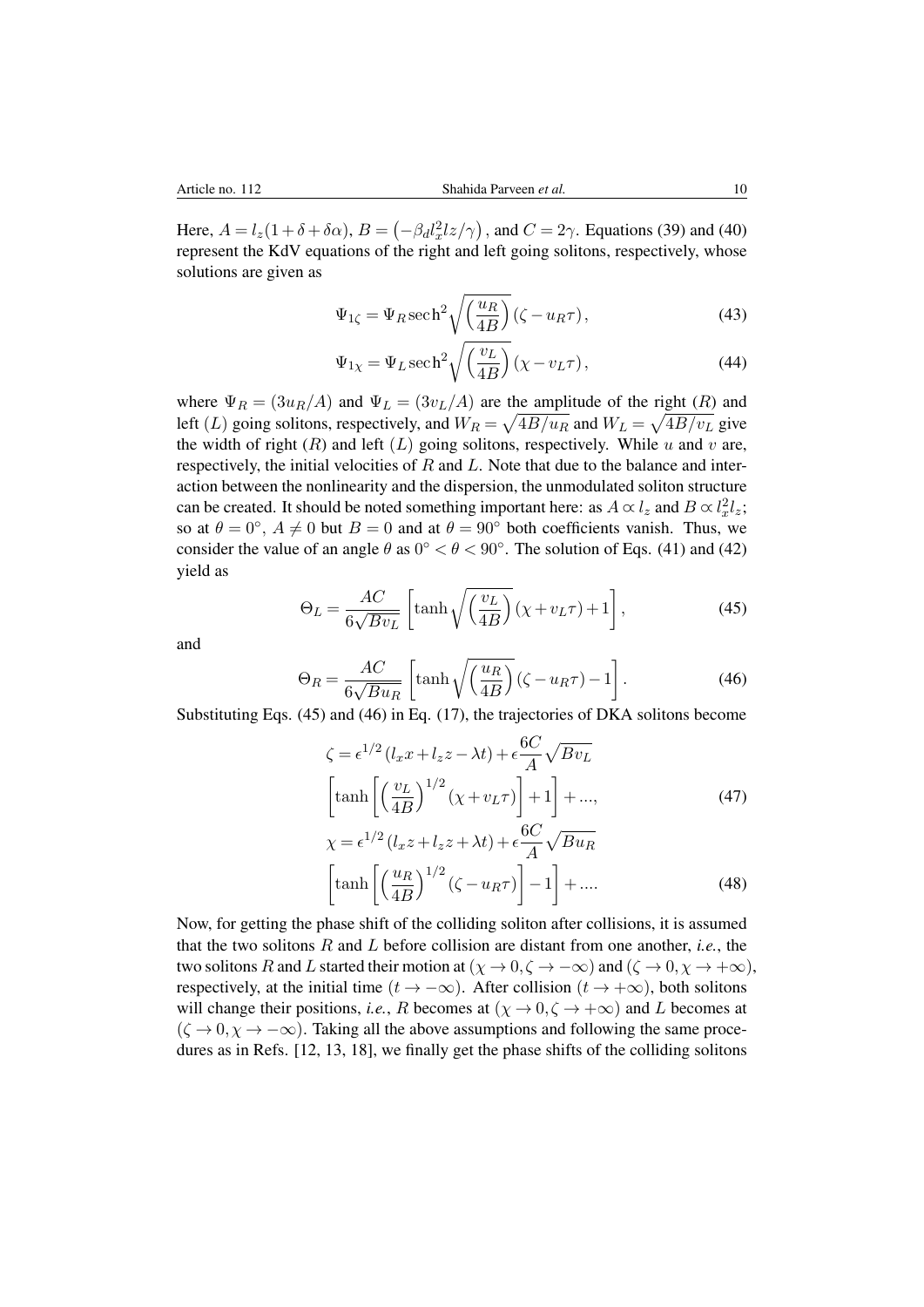as

$$
\Delta\Theta_R = 12\epsilon^{3/2} \frac{C}{A} \sqrt{Bv_L},\tag{49}
$$

$$
\Delta\Theta_L = -12\epsilon^{3/2}\frac{C}{A}\sqrt{Bu_R}.\tag{50}
$$

It is noted that the coefficient  $A$  is always positive and the coefficient  $B$  is always negative for physical validity of the soliton solution, hence the value of velocity  $u_R(v_L)$ must be taken negative. The negative value of  $u_R(v_L)$  means that  $A < 0$  and  $B > 0$ , thus rarefactive sub-Alfénic solitons are formed.



Fig. 1 – (a) The snapshot of the colliding process of unmodulated two DKA solitons is taken during the propagation, before collision  $\tau = -5$ , near collision  $\tau = -0.5$ , at collision  $\tau = 0$ , and after collision  $\tau = 5$ , and (b) Represents the contour plot for Fig. 1(a). Here,  $\delta = 0.5$ ,  $\epsilon = 0.1$ ,  $\sigma = 0.2$ ,  $l_z = 0.707$ ,  $\alpha = 0.2$ ,  $u = -0.5$ ,  $v = -0.3$ , and  $\beta_d = 0.05$ .

The scenario of counterpart propagating collision of rarefactive sub-kinetic Alfvén solitons having different amplitude (velocity) is illustrated in Figs.  $1(a)$  and 1(b). It is displayed that the two solitons are at a distance from one another and as time pass on, the solitons approach one another. At time  $\tau = 0$ , they collided and form a merged nonlinear structure in the form of a single rarefactive soliton, which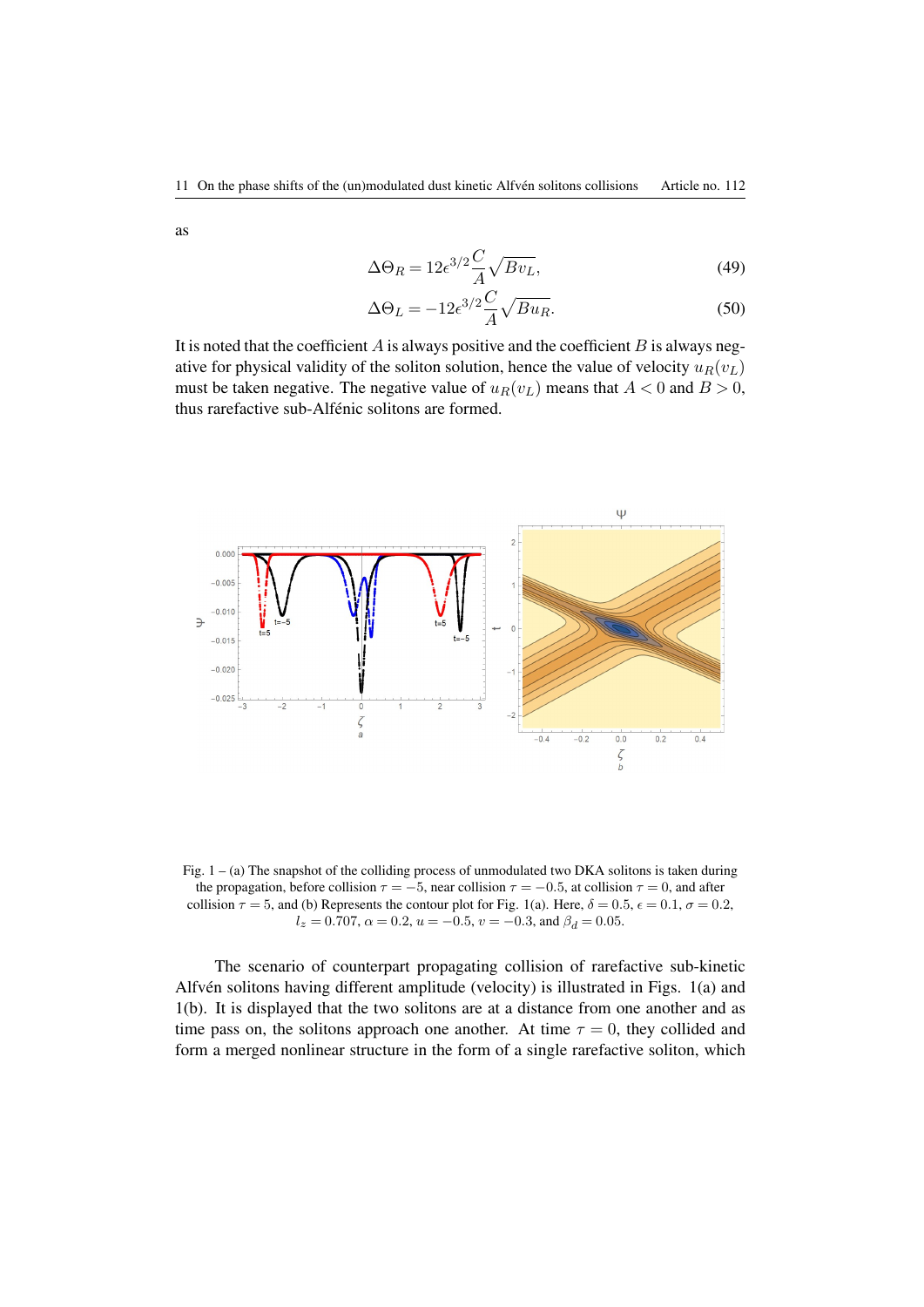

Fig. 2 – The phase shifts  $\Delta\Theta_0$  due to the collision of two unmodulated solitons are plotted *versus*  $l_z$ for different values of (a)  $\alpha$  with fixed values of  $\delta = 0.5$ ,  $\epsilon = 0.1$ ,  $\sigma = 0.4$ ,  $\beta_d = 0.04$ ,  $u = v = -0.4$ , (b)  $\delta$  with fixed values of  $\alpha = 0.2$ ,  $\epsilon = 0.1$ ,  $\sigma = 0.4$ ,  $\beta_d = 0.04$ ,  $u = v = -0.4$ , and (c)  $\beta_d$  with fixed values of  $\delta = 0.5$ ,  $\epsilon = 0.1$ ,  $\sigma = 0.4$ ,  $u = v = -0.4$ ,  $\alpha = 0.2$ .

is depicted by the red curve. It is founded that the amplitude of the combined two solitons is nearly equal to the sum of individual amplitudes of two solitons. As the time goes on, they aside and maintain their structure but interchange their position as shown by the dashed red curves, respectively, at  $\tau = 5$ . It is noticed that the trajectories of the colliding solitons after collisions deviated from their trajectories before collisions. The effect of physical plasma parameters, obliqueness  $l_z$ ,  $\alpha$ ,  $\delta$ , and  $\beta_d$ on the phase shift is displayed in Fig. 2. It is noted that  $\Delta\Theta_0$  decreases with the enhancement of  $l_z$ ,  $\alpha$ , and  $\delta$  while  $\beta_d$  has an opposite effect on the phase shift, *i.e.*, the phase shift  $\Delta\Theta_0$  increases with the increase of  $\beta_d$ . It is clear that the amplitude of the colliding soliton relates directly to its velocity. Therefore, the slowing soliton suffers more time in the collision region in comparison with the faster one. We can deduce that increasing the velocity  $u_R$  of the right soliton R involves grows in the amplitude  $\Psi_R$ , which leads to the enhancement of the phase shift of left soliton L and *vice versa*.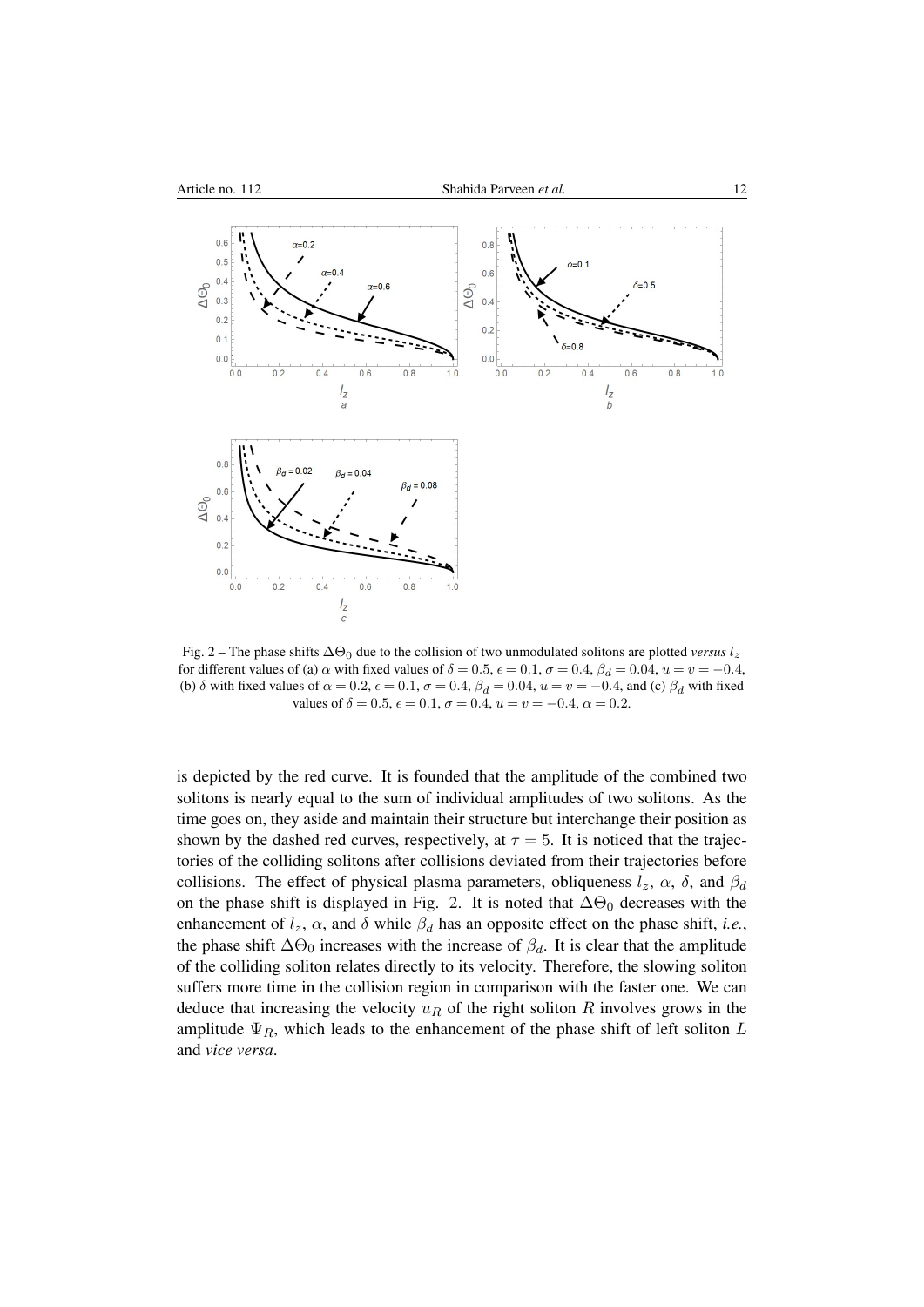#### 4. COLLISIONS OF MODULATED ENVELOPE SOLITONS

The KdV equation and its family (modified KdV, extended KdV, and so on) are known to be used for investigating the unmodulated structures that propagate with phase velocity. On the contrary, for describing the modulated wavepackages, the NLSE is used for this purpose. Thus, for studying the dark solitons collision in the framework of the KdV equation, an asymptotic method is used to convert the KdV Eq. [\(39\)](#page-8-4) to a NLSE [\[52](#page-19-1)[–59\]](#page-19-2). To do that, the solution of Eq. [\(39\)](#page-8-4) can be written in the following modulated sinusoidal wave

<span id="page-12-0"></span>
$$
\psi(\tau,\zeta) \equiv \Psi_{1\zeta} = \sum_{s=0}^{\infty} \sum_{l=-s}^{l=s} \psi_s^{(l)}\left(\tilde{\tau},\tilde{\zeta}\right) e^{il(k\zeta - \omega \tau)},\tag{51}
$$

where  $k$  and  $\omega$  represent the fundamental wave number and frequency, respectively, of the nonlinear dust kinetic Alfvén wave. The independent variables can be stretched as follows

<span id="page-12-1"></span>
$$
\tilde{\zeta} = \epsilon (\zeta - V_g \tau) \& \ \tilde{\tau} = \epsilon^2 \tau, \ V_g \in \mathbb{R}.
$$
\n(52)

Introducing Eqs. [\(51\)](#page-12-0) and [\(52\)](#page-12-1) into Eq. [\(39\)](#page-8-4), we finally obtain

<span id="page-12-2"></span>
$$
\left(\partial_{\tilde{\tau}} - \epsilon V_g \partial_{\zeta} + \varepsilon^2 \partial_{\tau}\right) \left(\varepsilon \sum_{l=-1}^1 \psi_1^{(l)} e^{il(k\zeta - \omega \tau)} + \epsilon^2 \sum_{l=-2}^2 \psi_2^{(l)} e^{il(k\zeta - \omega \tau)} + \dots\right) +
$$
\n
$$
A\left(\epsilon \sum_{l=-1}^1 \psi_1^{(l)} e^{il(k\zeta - \omega \tau)} + \epsilon^2 \sum_{l=-2}^2 \psi_2^{(l)} e^{il(k\zeta - \omega \tau)} + \dots\right) \times
$$
\n
$$
\left(\partial_{\tilde{\zeta}} + \epsilon \partial_{\zeta}\right) \left(\epsilon \sum_{l=-1}^1 \psi_1^{(l)} e^{il(k\zeta - \omega \tau)} + \epsilon^2 \sum_{l=-2}^2 \psi_2^{(l)} e^{il(k\zeta - \omega \tau)} + \dots\right) +
$$
\n
$$
B\left(\partial_{\tilde{\zeta}}^3 + 3\epsilon \partial_{(\tilde{\zeta}^2, \zeta)}^3 + 3\epsilon^2 \partial_{(\tilde{\zeta}, \zeta^2)}^3 + \epsilon^3 \partial_{\zeta}^3\right)
$$
\n
$$
\left(\epsilon \sum_{l=-1}^1 \psi_1^{(l)} e^{il(k\zeta - \omega \tau)} + \epsilon^2 \sum_{l=-2}^2 \psi_2^{(l)} e^{il(k\zeta - \omega \tau)} + \dots\right) = 0.
$$
\n(53)

Using relation [\(53\)](#page-12-2), the following summarized orders are obtained for the same powers of  $\varepsilon$ ,

- The coefficient of  $\epsilon e^{i(k\zeta \omega \tau)}$  (here  $s = l = 1$ ) gives the linear dispersion relation for DKAWs *via*  $\omega = -Bk^3$ .
- The coefficient of  $\epsilon^2 e^{i(k\zeta \omega \tau)}$  (here  $s = 2, l = 1$ ) gives the group velocity of the DKAWs *via*  $V_q = -3Bk^2 \equiv \partial_k \omega$ .
- The coefficient of  $\epsilon^3 e^{i(k\zeta \omega \tau)}$  (here  $s = 3, l = 1$ ) with the last expressions yield the following NLSE

<span id="page-12-3"></span>
$$
i\partial_{\tilde{\tau}}\Phi + P\partial_{\tilde{\zeta}}^2\Phi + Q|\Phi|^2\Phi = 0,\tag{54}
$$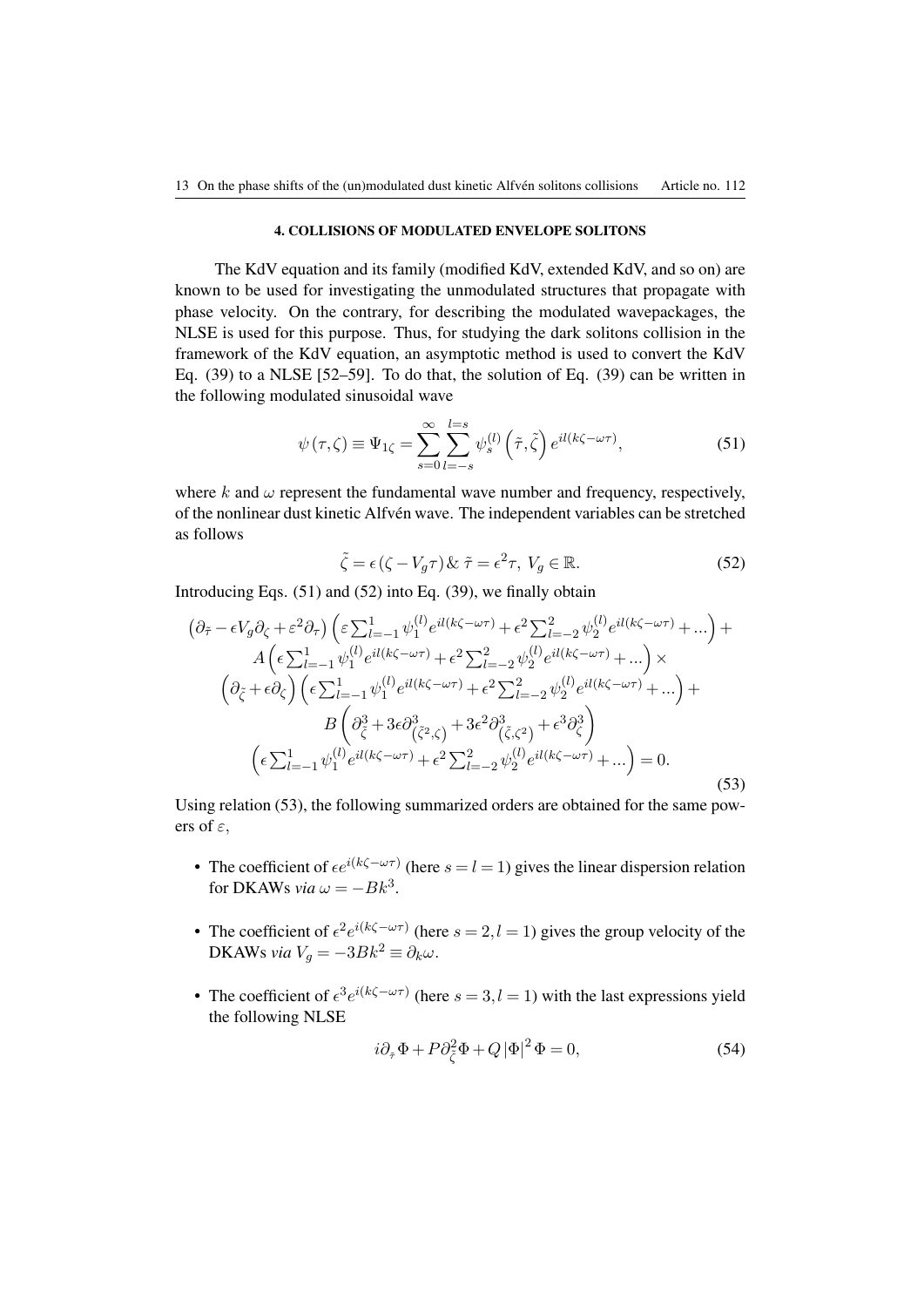with

$$
P = -3Bk \equiv \frac{1}{2}\partial_k^2 \omega,
$$
  

$$
Q = \frac{A^2}{3Bk} \equiv \frac{-A^2}{P},
$$

where  $\Phi \equiv \psi_1^{(1)}$  $1<sup>(1)</sup>$  and P and Q represent the coefficients of the dispersion and nonlinear terms, respectively.

It is shown that the modulated envelope structures in this case are always stable because the product  $PQ$  is always negative and its sign does not depend on the relevant physical parameters. Thus, in our case only dark solitons can propagate in the present plasma model. To pick up a lot of information (such as studying rogue waves and bright solitons) about the present plasma system, the NLSE for arbitrary wave number can be derived from the basic set of fluid equations using the derivative expansion method. Now, for studying the collisions between two envelope dark soliton, the extended PLK method is used for this purpose. Firstly, the solution of dark soliton of Eq. [\(53\)](#page-12-2) is introduced in the following form [\[59,](#page-19-2) [78](#page-19-21)[–81\]](#page-19-22)

<span id="page-13-0"></span>
$$
\Phi\left(\tilde{\zeta},\tilde{\tau}\right) = \Phi_0\left[1 + G\right]e^{i\left(Q\Phi_0^2\tilde{\tau} + F\right)},\tag{55}
$$

where  $\Phi_0$  is an arbitrary constant,  $G\left(\tilde{\zeta},\tilde{\tau}\right) \equiv G$ , and  $F\left(\tilde{\zeta},\tilde{\tau}\right) \equiv F$  denotes a phase function. Substituting solution [\(55\)](#page-13-0) into Eq. [\(54\)](#page-12-3), the following system of two equations is obtained

<span id="page-13-1"></span>
$$
\partial_{\tilde{\tau}} G + P \left[ 2 \partial_{\tilde{\zeta}} G \partial_{\tilde{\zeta}} F + (1 + G) \partial_{\tilde{\zeta}}^2 F \right] = 0, \tag{56}
$$

and

<span id="page-13-2"></span>
$$
-(1+G)\partial_{\tilde{\tau}}F + P\left[\partial_{\tilde{\zeta}}^2G - (1+G)\left(\partial_{\tilde{\zeta}}F\right)^2\right] + q\Phi_0^2\left[G\left(G+1\right)\left(G+2\right)\right] = 0. \tag{57}
$$

Now let us assume that two envelope dark solitons propagate in opposite directions (say in right  $(S_R)$  and left  $(S_L)$  directions) in the present plasma model. After a certain period of time, the two solitons will meet and clash together, after that they move away from each other, leaving a single impact as a result of weakly nonlinearity and elastic collision, which is called the phase shift. For explanation of the mechanism/scenario of dark solitons collisions, the extended PLK method will be used to get the phase shift after collision. Accordingly, the independent variables quantities are stretched as follows [\[15,](#page-18-1) [81\]](#page-19-22):

<span id="page-13-3"></span>
$$
\eta_R = \epsilon(\tilde{\zeta} - C_R \tau) + \epsilon^2 \Pi_R^{(0)}(\eta_L) + ..., \n\eta_L = \epsilon(\tilde{\zeta} + C_L \tau) + \epsilon^2 \Pi_L^{(0)}(\eta_R) + ....
$$
\n(58)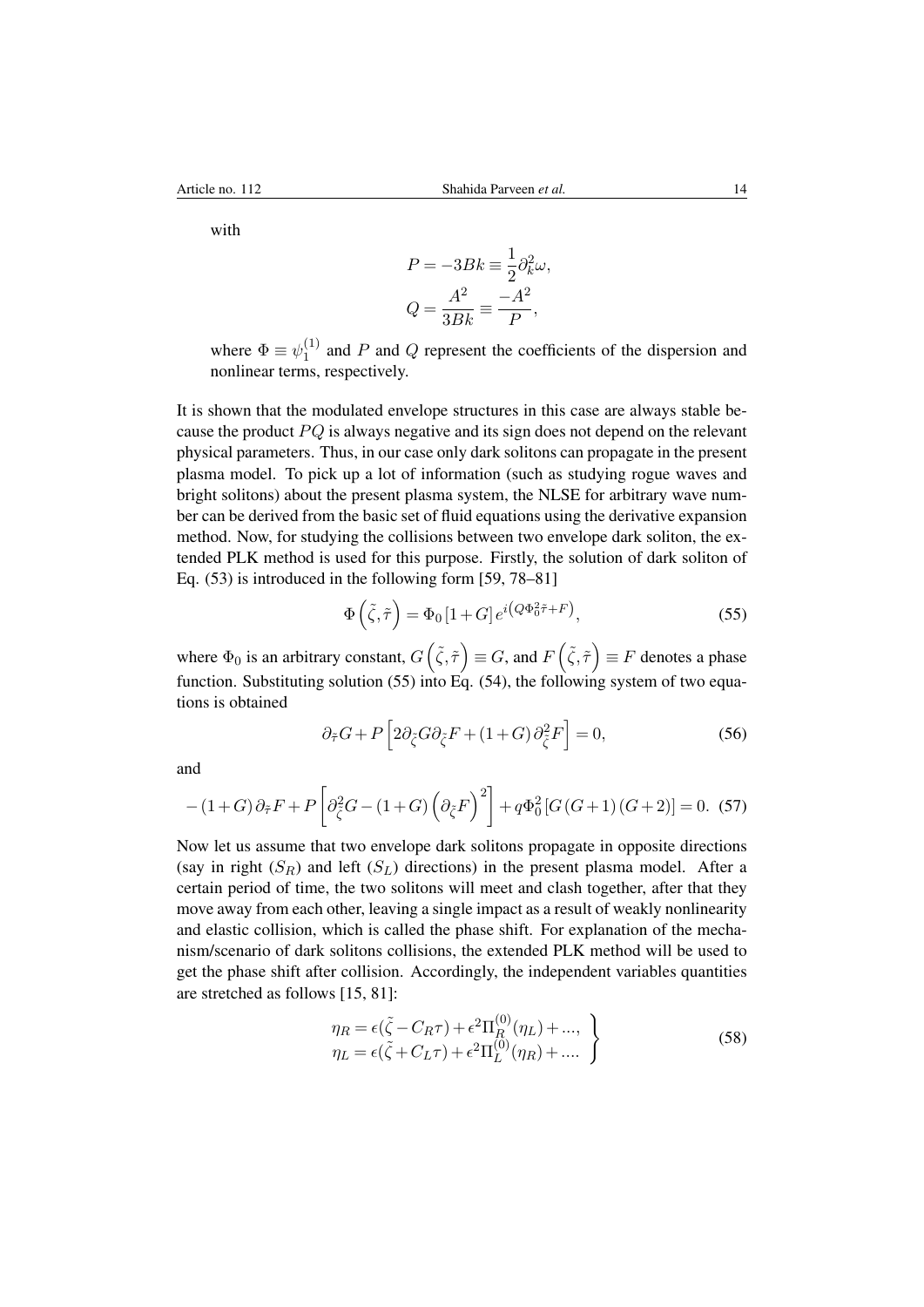Here,  $\eta_R$  and  $\eta_L$  give the trajectories of the right and left solitons, *i.e.*, R and L, respectively. The symbols  $C_R$  and  $C_L$  are for the velocities of the right and left solitons, respectively. The functions  $P^{(0)}(\eta_L) \equiv P^{(0)}$  and  $Q^{(0)}(\eta_R) \equiv Q^{(0)}$  express the change in the path of the two dark solitons after collision. The physical quantities in Eqs. [\(56\)](#page-13-1) and [\(57\)](#page-13-2) are expanded as:

<span id="page-14-0"></span>
$$
G = \epsilon^2 G^{(0)} + \epsilon^4 G^{(1)} + \dots, \nF = \epsilon F^{(0)} + \epsilon^3 F^{(1)} + \dots, \nC_{R,L} = C_{R,L}^{(0)} + \epsilon^2 C_{R,L}^{(1)} + \dots,
$$
\n(59)

where  $C_R(\eta_R) \equiv C_R$  and  $C_L(\eta_L) \equiv C_L$  for simplicity. With the inclusion of expansions [\(58\)](#page-13-3) and [\(59\)](#page-14-0) into Eqs. [\(56\)](#page-13-1) and [\(57\)](#page-13-2) we then follow the same procedure as in Refs. [\[15\]](#page-18-1). Here, we did not mention the details of the phase shift derivation to avoid distracting the reader from the basic idea. After tedious but straightforward calculations, the corresponding phase shifts between two envelope dark solitons are given by

$$
\Delta \Pi_R = \epsilon(\tilde{\zeta} - C_R \tau) \Big|_{(\eta_L, \eta_R) \to (0, -\infty)} - \epsilon(\tilde{\zeta} - C_R \tau) \Big|_{(\eta_L, \eta_R) \to (0, \infty)}
$$
  
=  $\varepsilon^2 \sqrt{\frac{H_L}{\Phi_0^2} \left( -\frac{P}{Q} \right)},$  (60)

and

$$
\Delta \Pi_L = \epsilon(\tilde{\zeta} + C_L \tau) \Big|_{(\eta_L, \eta_R) \to (\infty, 0)} - \epsilon(\tilde{\zeta} + C_L \tau) \Big|_{(\eta_L, \eta_R) \to (-\infty, 0)}
$$
  
= 
$$
-\varepsilon^2 \sqrt{\frac{H_R}{\Phi_0^2} \left(-\frac{P}{Q}\right)}.
$$
 (61)

During our calculations the following relations are obtained:  $C_R^{(0)} = C_L^{(0)} \equiv$  $c = \sqrt{-2PQ\Phi_0^2}$ ,  $C_R^{(1)} = -H_Rc$ , and  $C_L^{(1)} = -H_Lc$ , where  $H_R$  and  $H_L$  represent the amplitude of right- and left-running soliton, *i.e.*, running soliton  $R$  and  $L$ , respectively. The collisions between the two envelope dark solitons are assumed to be weak and quasi-elastic. Therefore, the only effect that occurred as a result of the quasi-elastic collisions is a change in the trajectories after the colliding waves, which we express by phase shifts. Figure 3 demonstrates the scenario of dark solitons collision. The initial and individual amplitudes of the colliding right-moving dark soliton R and left-moving dark soliton L are, respectively,  $H_R = 0.002$  and  $H_L = 0.001$ . It appears that both right- and left-dark-moving solitons remain unchanged after collision and the only change due to the collisions is the phase shift for both right and left dark solitons. The impact of  $\delta$ ,  $\beta_d$ ,  $\alpha$ , and  $l_z$  on the phase shift  $\Pi_R$  is elucidated in Fig. 4. It is clear that for growing both  $\delta$  and  $l_z$ , the phase shift  $\Pi_R$  becomes smaller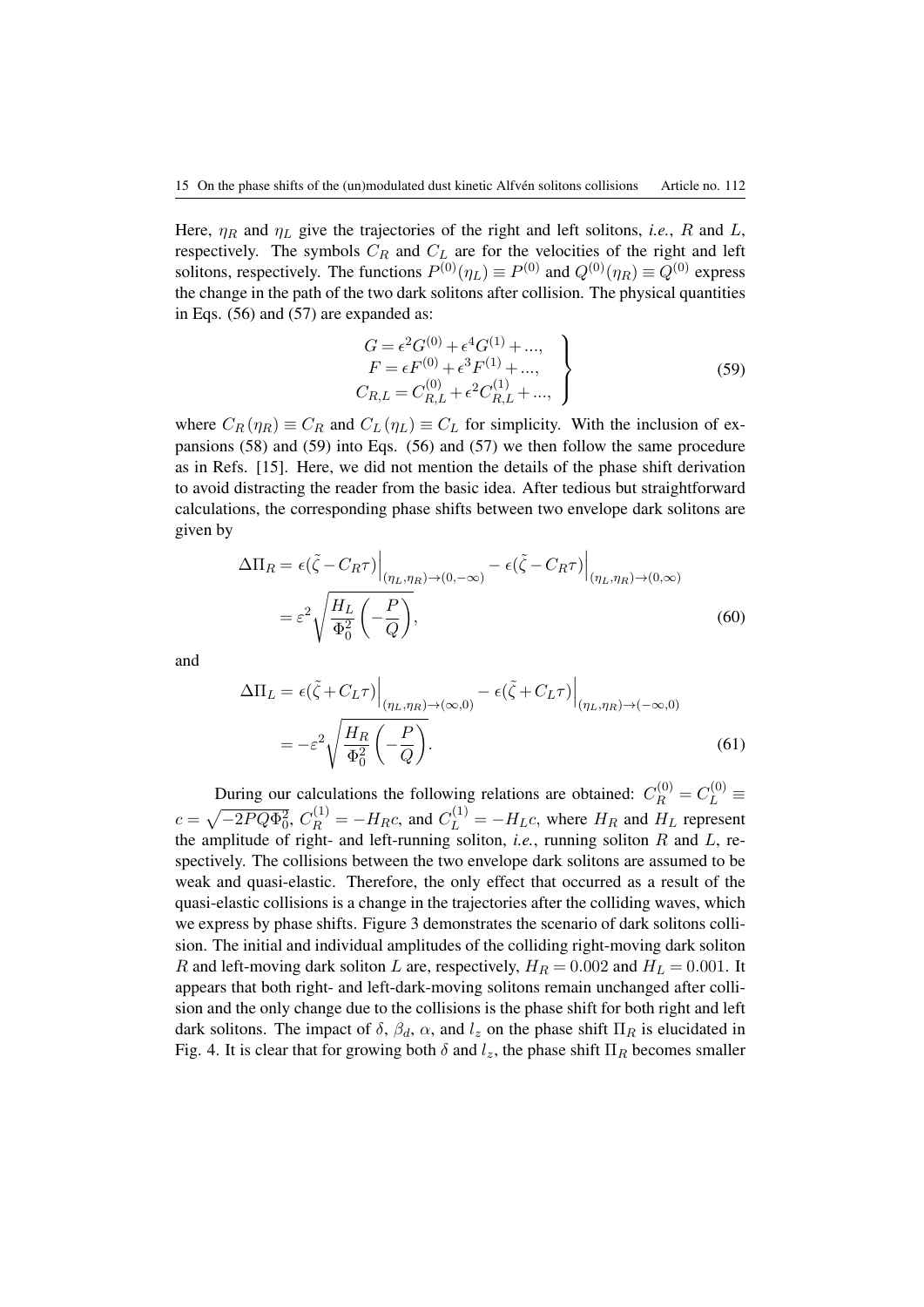

Fig. 3 – (a) The snapshot of the colliding process of modulated two DKA dark solitons is taken during the propagation, before collision  $\tau = -150$ , near collision  $\tau = -10$ , at collision  $\tau = 0$ , and after collision  $\tau = 100$ , and (b) The contour plot for the two dark solitons collision is plotted against  $(\tilde{\zeta}, \tilde{\tau})$ . Here,  $\delta = 0.1$ ,  $\epsilon = 0.1$ ,  $\sigma = 0.4$ ,  $l_z = 0.7$ ,  $\alpha = 0.4$ ,  $\beta_d = 0.04$ ,  $H_R = 0.002$ ,  $H_R = 0.001$ ,  $\Phi_0 = 0.5$ , and  $k = 0.5$ .

as shown in Fig. 4(b). On the contrast, with respect to  $\alpha$  and  $\beta_d$ , the phase shift  $\Pi_R$ increases with the enhancement of both  $\alpha$  and  $\beta_d$  as shown in Figs. 4(a) and 4(c), respectively. Physically, enhancing or reducing the phase shift with increasing  $\delta$ ,  $\alpha$ ,  $\beta$ d, and  $l_z$  can be illustrated according to the energy gain or loss during the collisions. It should be mentioned that the two phase shifts  $\Delta \Pi_R$  and  $\Delta \Pi_L$  are always contradictory, *i.e.*, if  $\Delta \Pi_R > 0$  at appropriate value of the relevant physical parameters (here δ and  $l_z$ ), we can find that  $\Delta \Pi_L < 0$  at the same values of δ and  $l_z$ , and this is true according to the phase-conserving law [\[15\]](#page-18-1):

$$
\frac{1}{\sqrt{H_R}} \Delta \Pi_R + \frac{1}{\sqrt{H_L}} \Delta \Pi_L = 0.
$$
 (62)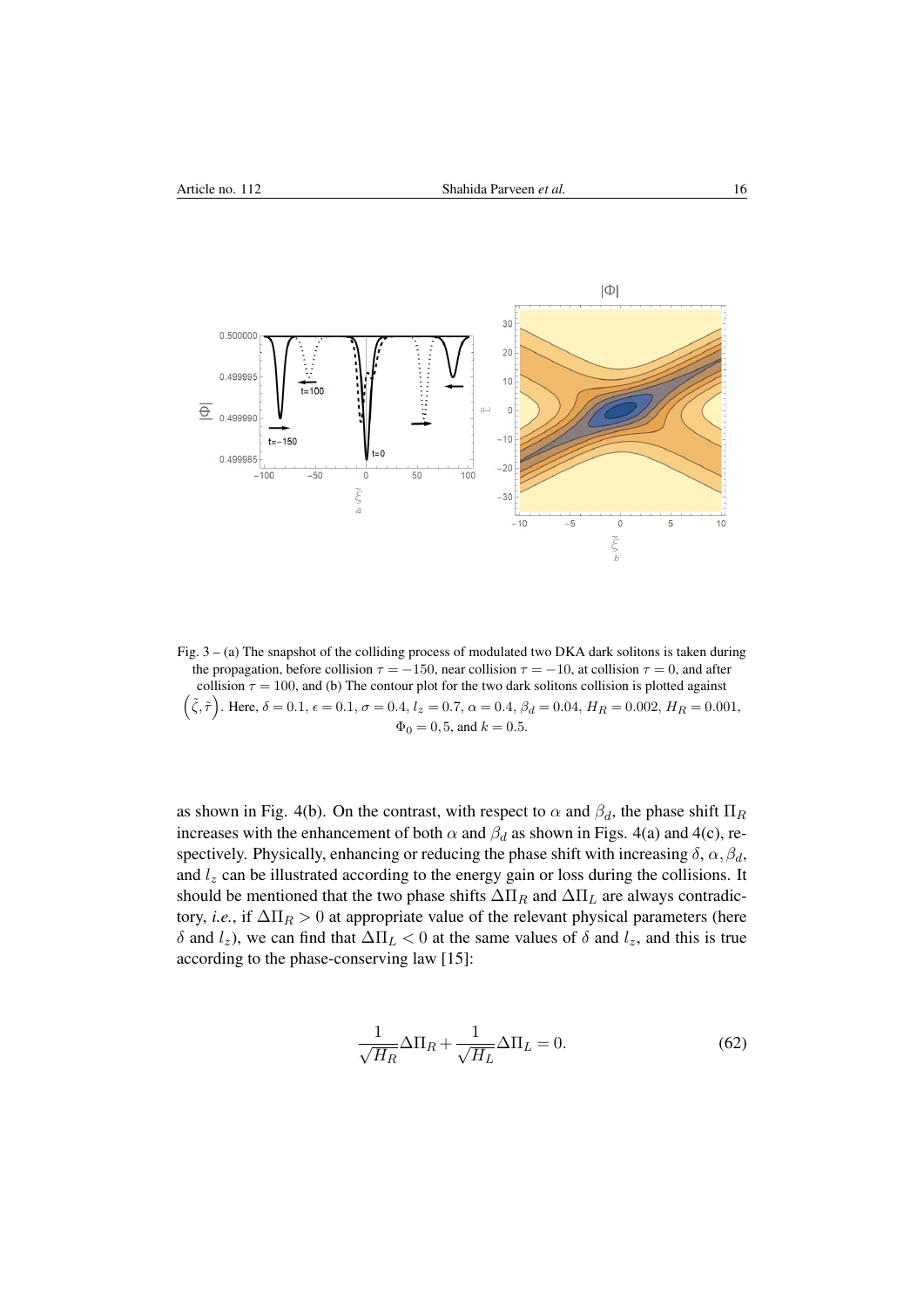

Fig. 4 – The phase shifts  $\Delta\Pi_R$  due to the collision of two modulated dark solitons is plotted *versus* l<sub>z</sub> for different values of (a)  $\alpha$  with fixed values of  $\delta = 0.5$ ,  $\epsilon = 0.1$ ,  $\sigma = 0.4$ ,  $\beta_d = 0.04$ ,  $H_R = 0.002$ ,  $H_R = 0.001, \Phi_0 = 0.5, k = 0.5$ , (b)  $\delta$  with fixed values of  $\epsilon = 0.1, \sigma = 0.4, \alpha = 0.4, \beta_d = 0.04$ ,  $H_R = 0.002, H_R = 0.001, \Phi_0 = 0.5, k = 0.5$  and (c)  $\beta_d$  with fixed values of  $\delta = 0.5, \epsilon = 0.1$ ,  $\sigma = 0.4, \alpha = 0.4, H_R = 0.002, H_R = 0.001, \Phi_0 = 0.5, k = 0.5.$ 

### 5. CONCLUSIONS

In this study, the face-to-face (head-on) collision between two counterpart travelling dust kinetic Alfvén unmodulate and modulate solitons in inertial warm magnetized negative dust charged grains, inertialess Maxwell-Boltzmann distributed ions and electrons has been investigated. Our study is divided into two main parts. The first one is to study face-to-face unmodulated solitons collision. As is well-known that the unmodulated solitons set up due to the balance between the steeping and broadening phenomena. Now for studying the collisions between the unmodulated solitons, the basic equations of the physical problem are reduced to two KdV equations with two phase functions using the extended PLK method. It has been assumed during our study that the collisions between two unmodulated solitons are elastic and as a consequence the only impact attributable to the collision was the phase shift after collision. It is noted that for small amplitudes and quasi-elastic collisions, the maximum amplitude of the colliding solitons in the colliding area is approximately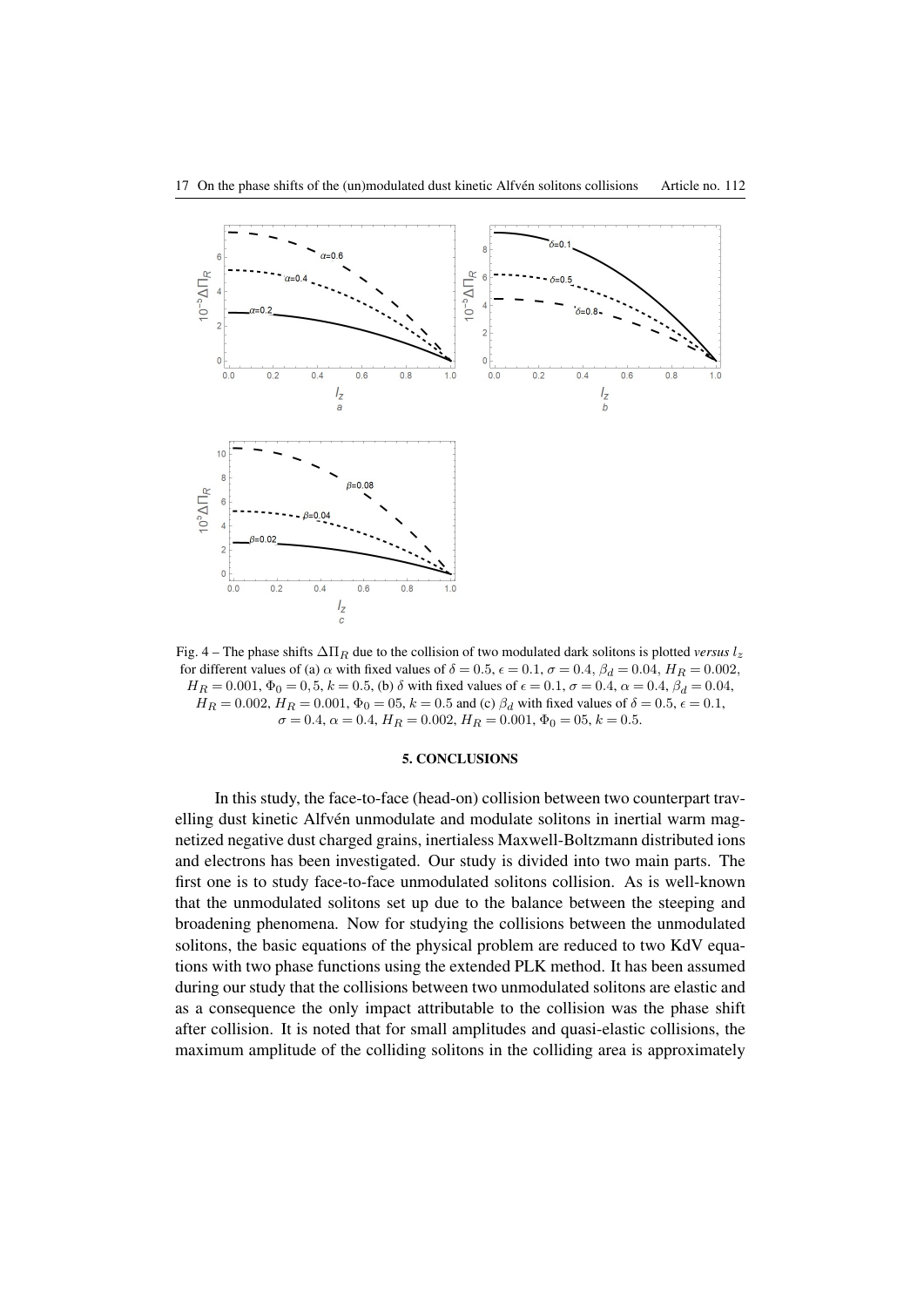equal to the sum of individual amplitudes. The impact of physical parameters on the phase shifts is examined. The second part of our study is concerned with the study of collisions between two modulated dark solitons. The KdV equation is converted to the NLSE using a suitable transformation for describing the modulated envelope structures. After that and before embarking on a collision study, it is necessary to restrict the regions of stable and unstable modulated waves. It is proved in the literature [\[52–](#page-19-1)[59\]](#page-19-2) that the modulated waves become stable for the negative sign of the product of the coefficients of the nonlinear and dispersion terms, *i.e.*,  $PQ < 0$ , but for  $PQ > 0$  the modulated waves become unstable. Depending on this condition it is found that when the KdV equation is converted to the NLSE, the unmodulated waves are always stable because  $PQ$  is always negative and the sign of this product does not depend on the value of the coefficients of the dispersion and nonlinear terms of the KdV equation. Now, we return to the main objective of the second part of the study, which is the study of collision between two dark collisions. To do that the PLK method is used to get the phase shift. The impact of the physical parameters on the phase shifts is reported. The present investigation is related to laboratory and space plasmas underpinning sub-dust Alfvénic soliton [\[42,](#page-18-16) [43\]](#page-18-17).

Author Contributions: All authors contributed equally and approved the final manuscript.

*Acknowledgements.* The authors express their gratitude to Princess Nourah bint Abdulrahman University Researchers Supporting Project (Grant No. PNURSP2022R17), Princess Nourah bint Abdulrahman University, Riyadh, Saudi Arabia.

#### **REFERENCES**

- <span id="page-17-0"></span>1. K. Stasiewicz *et al.*, Space Sci. Rev. 92, 423 (2000).
- <span id="page-17-1"></span>2. A. Hasegawa and L. Chen, Phys. Fluids 19, 1924 (1976).
- <span id="page-17-2"></span>3. J. E. Wahlund, P. Louarn, T. Chust, H. de Feraudy, A. Roux, B. Holback, P. O. Dovner, and G. Holmgren, Geophys. Res. Lett. 21, 1831 (1994).
- 4. P. Louarn, J. E. Wahlund, T. Chust, H. de Feraudy, A. Roux, B. Holback, P. O. Dovner, A. I. Eriksson, and G. Holmgren, Geophys. Res. Lett. 21, 1847 (1994).
- <span id="page-17-3"></span>5. J. S. Mäkelä, A. Mälkki, H. Koskinen, M. Boehm, B. Holback, and L. Eliasson, Geophys. Res. Lett. 103, 9391 (1998); K. Stasiewicz, G. Holmgren, and L. Zanetti, Geophys. Res. Lett. 103, 4251 (1998).
- <span id="page-17-4"></span>6. N. J. Zabusky and M. D. Kruskal, Phys. Rev. Lett. 15, 240 (1965).
- <span id="page-17-5"></span>7. A. M. Wazwaz, *Partial Differential Equations and Solitary Waves Theory*, Springer and HEP, Berlin, 2009.
- 8. A. M. Wazwaz, Appl. Math. Lett. 45, 86 (2015); A. M. Wazwaz, Appl. Math. Lett. 52, 74 (2016); A. M. Wazwaz, Appl. Math. Lett. 64, 21 (2017).
- <span id="page-17-6"></span>9. A. M. Wazwaz, Chaos Solitons Fractals 76, 93 (2015); A. M. Wazwaz, Chaos Solitons Fractals 22, 249 (2004).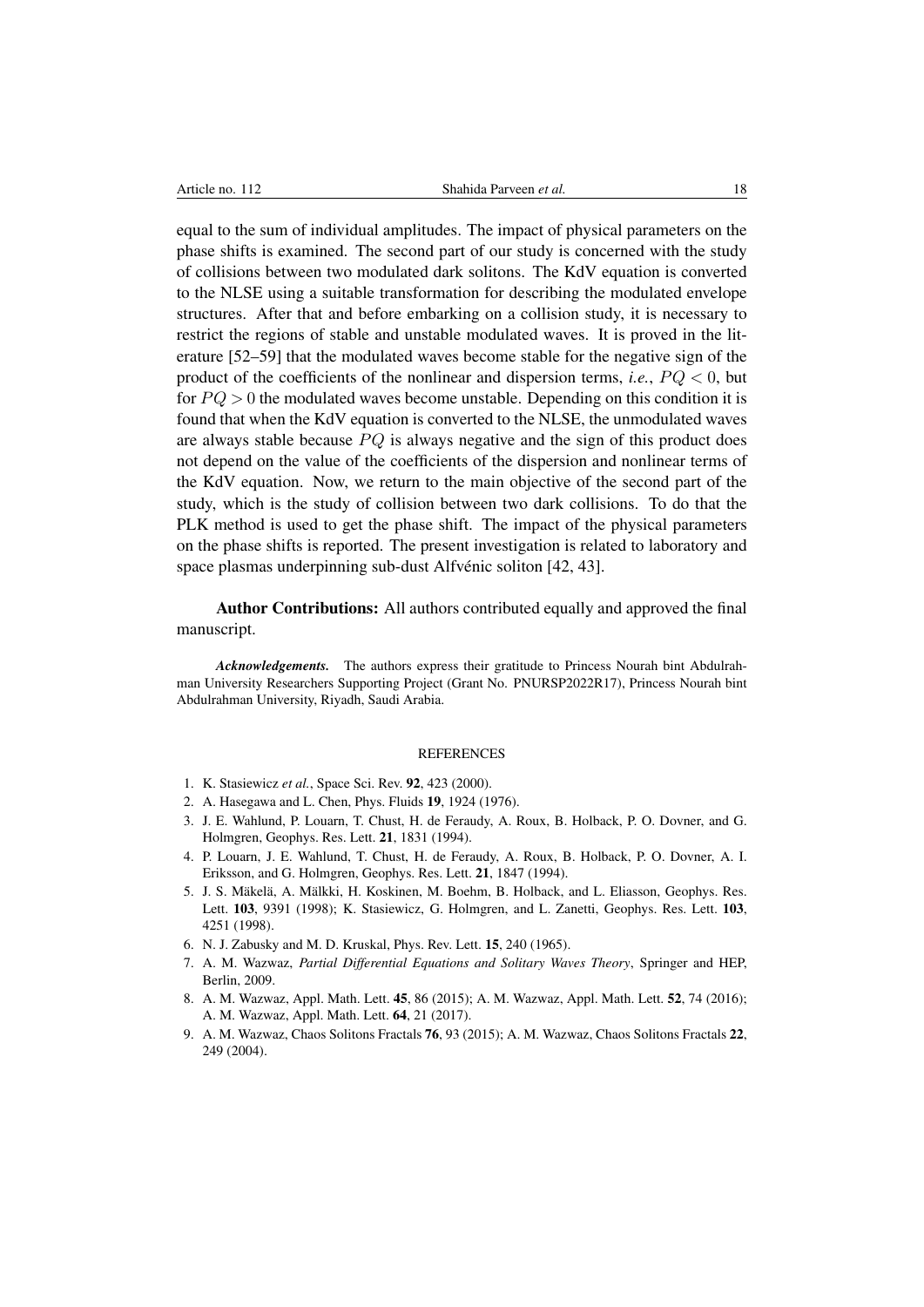- <span id="page-18-0"></span>10. F. Verheest, M. A. Hellberg, and W. A. Hereman, Phys. Plasmas 19, 092302 (2012).
- 11. K. Roy, P. Chatterjee, and R. Roychoudhury, Phys. Plasmas 21, 104509 (2014).
- <span id="page-18-25"></span>12. H. Demiray, Appl. Math. Lett. 18, 941 (2005).
- <span id="page-18-26"></span>13. H. Demiray, Chaos Solitons Fractals 41, 1578 (2009).
- 14. A. E. Ozden and H. Demiray, Nonl. Dynamics 82, 73 (2015).
- <span id="page-18-1"></span>15. H. Demiray, Phys. Plasmas 22, 022114 (2015).
- <span id="page-18-2"></span>16. K. Roy, M. K. Ghorui, P. Chatterjee, and M. Tribeche, Commun. Theor. Phys. 65, 237 (2016).
- <span id="page-18-3"></span>17. J. K. Xue, Phys. Rev. E 69, 016403 (2004).
- <span id="page-18-27"></span>18. J. N. Han, X. X. Yang, D. X. Tian, and W. S. Duan, Phys. Lett. A 372, 4817 (2008).
- 19. S. S. Ruan, W. Y. Jin, S. Wu, and Z. Cheng, Astrophys. Space Sci. 350, 523 (2014).
- 20. J. N. Han, J. H. Luo, Z. L. Liu, J. Shi, G. X. Xiang, and J. X. Li, Astrophys. Space Sci. 357, 170 (2015).
- 21. R. Kohlia and N. S. Saini, Phys. Plasmas 24, 063701 (2017).
- <span id="page-18-24"></span>22. Nazia Batool, W. Masood, M. Siddiq, and R. Jahangir, Phys. Plasmas 23, 082306 (2016).
- <span id="page-18-4"></span>23. R Jahangir, S Ali, Arshad M. Mirza, and W. Masood, Phys. Scr. 94, 125602 (2019).
- <span id="page-18-5"></span>24. J. Zhang, Y. Yang, Y.-Xia Xu, L. Yang, X. Qi, and W.-S. Duan, Phys. Plasmas 21, 103706 (2014).
- <span id="page-18-6"></span>25. H. Zhang, W.-S Duan, X. Qi, and L. Yang, Sci. Rep. 6, 21214 (2016).
- <span id="page-18-7"></span>26. C. S. Gardner, J. M. Greener, M. D. Kruskal, and R. M. Miura, Phys. Rev. Lett. 19, 1095 (1967).
- <span id="page-18-8"></span>27. S. K. Sharma, A. Boruah, and H. Bailung, Phys. Rev. E 89, 013110 (2014).
- <span id="page-18-9"></span>28. M. S. Alam, M. G. Hafez, M. R. Talukder, and M. Hossain Ali, Phys. Plasmas 24, 103705 (2017).
- <span id="page-18-10"></span>29. K. Singh, P. Sethi, and N. S. Saini, Phys. Plasmas 25, 033705 (2018).
- <span id="page-18-11"></span>30. K. Singh, N. Kaur, and N. S. Saini, Phys. Plasmas 24, 063703 (2017).
- <span id="page-18-12"></span>31. Y. V. Kartashov, G. E. Astrakharchik, B. A. Malomed, and L. Torner, Nat. Rev. Phys. 1, 185-197 (2019).
- <span id="page-18-13"></span>32. D. Mihalache, Rom. Rep. Phys. 73, 403 (2021).
- <span id="page-18-14"></span>33. D. Mihalache, D. Mazilu, and F. Lederer, The European Physical Journal Special Topics 173, 267 (2009).
- 34. A. V. Zhukov *et al.*, The European Physical Journal D 69, 1-13 (2015).
- 35. E. G. Fedorov *et al.*, Opt. Express 27, 27592 (2019).
- 36. J. Guo, J. He, M. Li, and D. Mihalache, Nonl. Dynamics 101, 2413 (2020).
- 37. J. Rao, J. He, T. Kanna, and D. Mihalache, Phys. Rev. E 102, 032201 (2020).
- 38. C. Hou, L. Bu, F. Baronio, D. Mihalache, and S. Chen, Rom. Rep. Phys. 72, 405 (2020).
- 39. Y. Xu, D. Mihalache, and J. He, Nonl. Dynamics 106, 2431 (2021).
- 40. E. G. Fedorov *et al.*, Phys. Rev. B 103, 085111 (2021).
- <span id="page-18-15"></span>41. J. Rao, K. W. Chow, D. Mihalache, and J. He, Stud. Appl. Math. 147, 1007 (2021).
- <span id="page-18-16"></span>42. S. Parveen, S. Mahmood, A. Qamar, S. Hussain, and M. Adnan, Contrib. Plasma Phys. 58, 1015 (2018).
- <span id="page-18-17"></span>43. S. Parveen, S. Mahmood, A. Qamar, and M. Adnan, Phys. Plasmas 26, 072117 (2019).
- <span id="page-18-18"></span>44. Y. S. Kivshar and B. L. Davies, Phys. Rep. 298, 81 (1998).
- <span id="page-18-19"></span>45. S. Mahmood, S. Siddiqui, and N. Jehan, Phys. Plasmas 18, 052309 (2011).
- <span id="page-18-20"></span>46. N. S. Saini and I. Kourakis, Phys. Plasmas 15, 123701 (2008).
- <span id="page-18-21"></span>47. A. P. Misra, C. Bhowmik, and P. K. Shukla, Phys. Plasmas 16, 072116 (2009).
- 48. T. S. Gill, C. Bedi, and A. S. Bains, Phys. Scr. 81, 055503 (2010).
- <span id="page-18-22"></span>49. K. Singh and N. S. Saini, Phys. Plasmas 26, 113702 (2019).
- <span id="page-18-23"></span>50. M. Salahuddin, H. Saleem, and M. Sadiq, Phys. Rev. E 66, 36407 (2002).